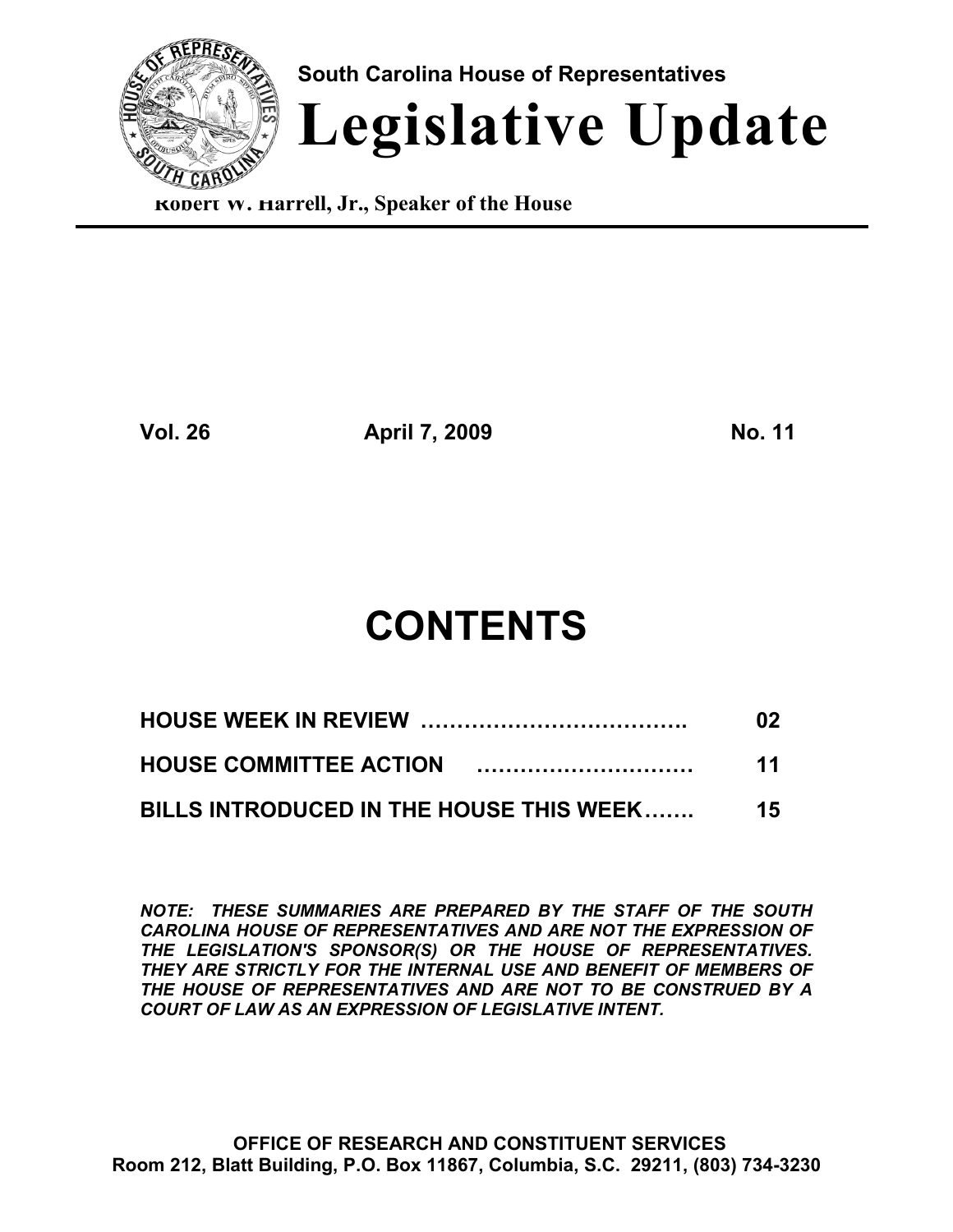# **HOUSE WEEK IN REVIEW**

The House of Representatives amended, approved, and sent to the Senate **H.3584**, a bill that increases the state's **CIGARETTE TAX** and devotes the revenue generated by the increase to initiatives that encourage health insurance coverage, state agricultural assistance, and smoking prevention and cessation programs. Effective July 1, 2009, the legislation imposes an additional surtax of two and one-half cents on each cigarette, which amounts to an additional fifty cents for each pack. Each year, five million dollars of the revenue generated by the surtax is to be credited to the Smoking Prevention and Cessation Trust Fund and the revenue of five hundredths of a cent of the surtax on each cigarette must go to the Department of Agriculture for the marketing and branding of South Carolina-grown produce and for relief from natural disasters affecting state-grown crops. The remaining annual revenue generated by the increase is to be credited to the newly-created South Carolina Healthy Families Insurance Trust Fund and the Palmetto Health Care Safety Net Trust Fund. The legislation creates the South Carolina Healthy Families Insurance Plan to provide premium credits that assist eligible individuals to purchase health insurance and small businesses in providing health insurance coverage for their employees. Under the program, an individual who has a family or household income that is less than two hundred percent of the federal poverty level but is not eligible for public assistance, may receive a premium credit of seventy-five percent of the actual cost of a qualifying health insurance plan, not to exceed three thousand dollars a year. A small employer may receive a premium credit of sixty-seven percent of the actual cost of a qualifying health plan, not to exceed three thousand dollars a year. Annually after that, the Department of Insurance may adjust the amount of the premium credits, except that these amounts must not be less than fifty percent of the actual cost of coverage. The legislation creates the Palmetto Health Care Safety Net Program, to establish a self-sustaining and financially independent portion of the premium assistance pool to serve high-risk individuals, such as those with preexisting health conditions, who do not qualify for public assistance and cannot readily secure health insurance coverage in the private market. A program participant is eligible to receive an annual premium that ranges in amount from one thousand dollars to four thousand dollars based upon how the annual family or household income compares to the federal poverty level. Benefits in both the South Carolina Healthy Families Insurance Plan and the Palmetto Health Care Safety Net Program are limited according the funds that are available.

The House approved and sent to the Senate **H.3396**, a **PROPOSED CONSTITUTIONAL AMENDMENT TO INCREASE THE HOLDINGS REQUIREMENT OF THE GENERAL RESERVE FUND.** This joint resolution proposes to amend the South Carolina Constitution by increasing from three percent to five percent the amount of state general fund revenue in the latest completed fiscal year required to be held in the General Reserve Fund.

The House approved and sent to the Senate **H.3395**, a bill to provide for the **ENHANCEMENT OF THE GENERAL RESERVE FUND**. The bill revises statutory provisions for the General Reserve Fund to conform them to any amendments to the South Carolina Constitution that change the amount required to be held in the General Reserve Fund and the rate of replenishment of that amount.

The House amended and gave second reading approval to **H.3272**, a bill revising the provision of the South Carolina Real Property Valuation Reform Act of 2006 which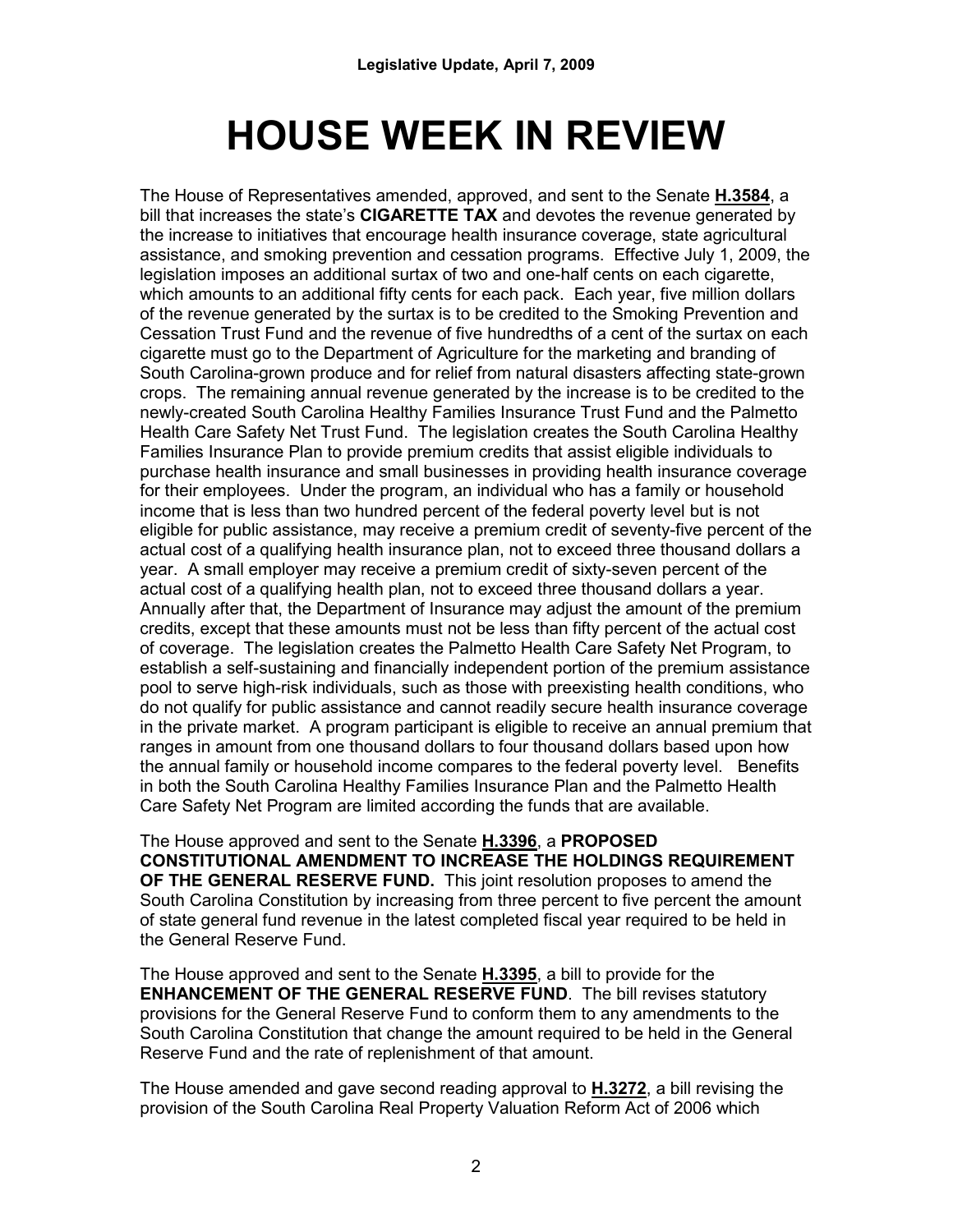requires the assessed value of real property to be determined at the time it is sold. In the years since the passage of the comprehensive changes to the taxation of real property, there have been consistent reports that the legislation's requirement for the point-of-sale reassessment of a property's value has proven disconcerting for potential buyers and has been hampering sales of both residential and commercial property in this state. The legislation eliminates **POINT-OF-SALE REASSESSMENT UNDER REAL PROPERTY VALUATION REFORM ACT** requirements by postponing reassessment for a parcel of real property that is sold or undergoes another assessable transfer of interest until the property tax year of implementation of the next countywide assessment. Under the legislation, reassessment is not postponed when improvements are made to the property, and limits on increases in value must be calculated separately on land and improvements.

The House amended, approved, and sent to the Senate **H.3018**, a bill **REVISING REAL PROPERTY TAX PROVISIONS FOR NEWLY-CONSTRUCTED HOMES**. Currently, once a certificate of occupation is issued for a newly-constructed home it becomes subject to a higher tax rate applicable to residential property even if that home sits empty and unsold for months or years. Under the legislation, a newly-constructed detached single family home would remain eligible for the lower tax rate allowed for unimproved property until it is occupied by being sold or rented, or for up to three years, whichever comes first.

The House amended, approved, and sent to the Senate **H.3147**, the **"SOUTH CAROLINA RESTRUCTURING ACT."** This legislation establishes the Department of Administration under the executive branch of state government. The Department of Administration is headed by a director appointed by the Governor with the advice and consent of the General Assembly.

The following offices, divisions or components of the State Budget and Control Board, Office of Governor, or other agencies are transferred to and incorporated into the Department of Administration:

- Division of General Services including Facilities Management, Business Services together with Fleet Management, and Property Services;
- Office of Human Resources;
- Office of Executive Policy and Programs, except for the State Ombudsman and Children's Services programs which are contained within this office;
- Office of Economic Opportunity;
- Developmental Disabilities Council;
- Continuum of Care;
- Children's Foster Care;
- Veterans Affairs;
- Commission on Women;
- Victims Assistance;
- Small and Minority Business;
- Procurement Services Division of the State Budget and Control Board;
- State Energy Office; and
- Division of State Chief Information Officer of the State Budget and Control Board.

The Budget and Control Board remains responsible for the operations and management of the State House, Blatt Office Building, Gressette Office Building, Supreme Court Building, Calhoun Office Building, and Capitol Complex grounds. Also whenever the Budget and Control Board maintains any responsibility related to a program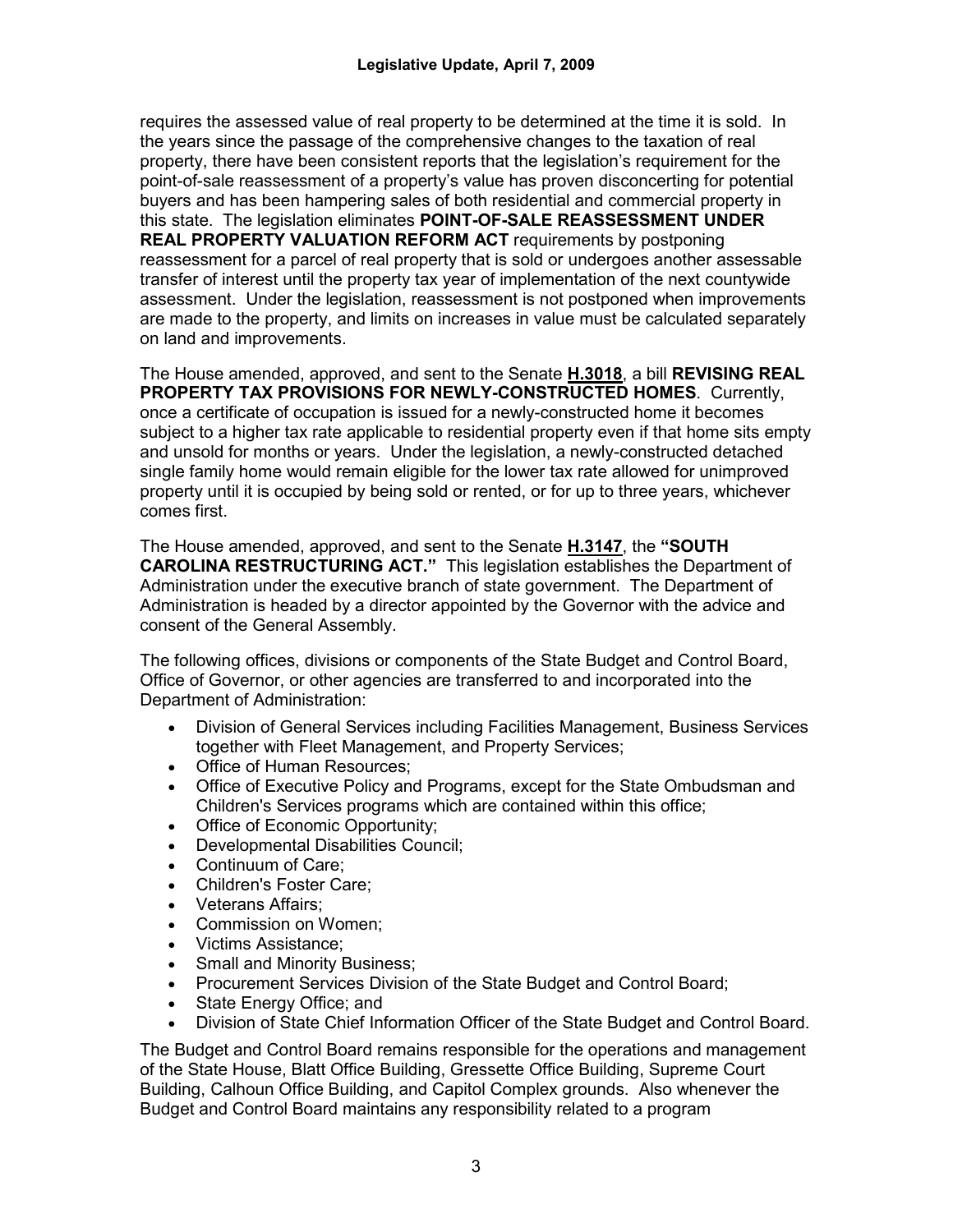administered by the Department of Administration, the board is authorized to receive and expend revenues generated by the programs to support the board's responsibilities related to the programs. During the year 2015, the Legislative Audit Council shall conduct a performance review of the provisions of this legislation to determine its effectiveness and achievements. The legislation includes a sunset provision.

**H.3147** was also amended to include provisions for **LEGISLATIVE OVERSIGHT OF EXECUTIVE DEPARTMENTS.** In order to determine whether laws and programs addressing subjects within the jurisdiction of a legislative committee are being implemented and carried out in accordance with the intent of the General Assembly and whether they should be continued, curtailed, or eliminated, this legislation provides that each standing committee shall review and study on a continuing basis: (1) the application, administration, execution, and effectiveness of laws and programs addressing subjects within its jurisdiction; (2) the organization and operation of state agencies and entities having responsibilities for the administration and execution of laws and programs addressing subjects within its jurisdiction; and (3) any conditions or circumstances that may indicate the necessity or desirability of enacting new or additional legislation addressing subjects within its jurisdiction. The legislation includes provisions for the assignment of agencies to standing committees; there are also provisions for joint investigating committees. Each standing committee must conduct oversight studies and investigations at least once every five years on all agencies within its jurisdiction. Also a standing committee may by a one third vote initiate a study or an investigation of an agency within its jurisdiction. An investigating committee may vest its investigative authority in a subcommittee. The legislation includes provisions detailing how an investigating committee may acquire evidence or information, including requiring an agency to prepare and submit a program evaluation report. The chairman of the investigating committee may direct the Legislative Audit Council to perform a study of the program evaluation report or to perform its own audit of the program or operations being studied or investigated by the investigating committee. All testimony given to the investigating committee must be under oath. All witnesses are entitled to counsel, and a witness shall be given the benefit of any privilege which he may have claimed in court as a party in a civil action. The legislation includes criminal penalties for anyone who appears before a committee or subcommittee and willfully gives false, misleading, or incomplete testimony under oath.

The House concurred in Senate amendments to **H.3352**, a joint resolution providing temporary **FUNDING FLEXIBILITY PROVISIONS FOR SCHOOL DISTRICTS** and special schools, and enrolled the legislation for ratification. For the 2008-2009 and 2009-2010 fiscal years, school districts and special schools of this State may transfer and expend funds among appropriated state general fund revenues, Education Improvement Act funds, Education Lottery Act funds, and funds received from the Children's Education Endowment Fund for school facilities and fixed equipment assistance, to ensure the delivery of academic and arts instruction to students. A school district may not, however, transfer funds required for debt service or bonded indebtedness. For the 2008-2009 and 2009-2010 fiscal years, school districts may: (1) suspend professional staffing ratios and expenditure regulations and guidelines at the sub-function and service area level, except for four-year-old programs; (2)delay from April fifteenth to May fifteenth the date that contracts are issued to teachers. A teacher who is reemployed by written notification shall notify the board of trustees of the district in writing of his acceptance of the contract within ten days of such notification or May twenty-fifth, whichever occurs later. Failure on the part of the teacher to notify the board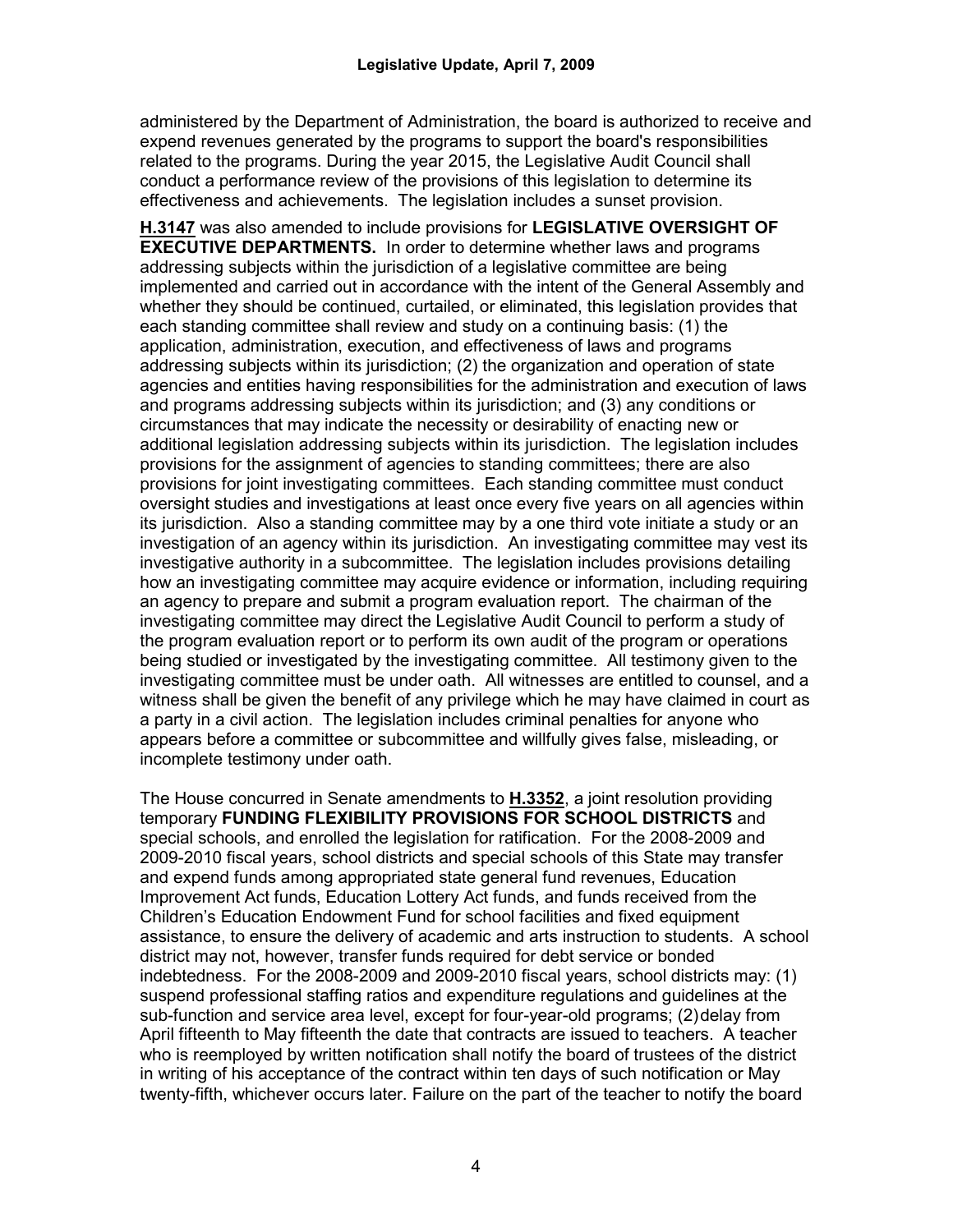of acceptance within the specified time limit is conclusive evidence of the teacher's rejection of the contract; (3) uniformly negotiate salaries below the school district salary schedule for the 2009-2010 school year for retired teachers who are not participants in the Teacher and Employee Retention Incentive Program; and (4 if not prohibited by an applicable employment contract, furlough teachers for up to five noninstructional days, provided that district administrators are furloughed for twice the number of days. To further ensure resources are maximized, school districts are encouraged to reduce expenditures by such means as: (1) limiting the number of low enrollment courses; (2) reducing travel for the staff and the school district's board; (3) reducing and limiting activities requiring dues and memberships; (4) reducing transportation costs for extracurricular and academic competitions; and (5) expanding virtual instruction. Education related entities that require dues from school districts are encouraged to consider cost-saving measures for school districts including, but not limited to, coordination and reductions in dues, workshops, and professional training initiatives. Prior to implementing these flexibility provisions, school districts must provide to public charter schools the per pupil allocation due to the charter schools for each categorical program. The legislation requires written certification reports from school districts implementing these funding flexibility measures. For the 2008-2009 and 2009-2010 fiscal years, implementation of formative assessments for grades one, two, and nine, the foreign language program assessment and the physical education assessment, must be suspended. New textbook adoptions may be suspended. School districts and the State Department of Education must be granted permission to purchase the most economical type of bus fuel. In order for a school district to take advantage of the flexibility provisions provided in this joint resolution and for the 2009-2010 fiscal year only, at least sixty-five percent of the school district's per pupil expenditures must be utilized within the categories of instruction, instructional support, and noninstruction pupil services of the "In\$ite" financial analysis model for education programs utilized by the State Department of Education. No portion of the sixty-five percent may be used for business services, debt service, capital outlay, program management, and leadership services, as defined by In\$ite. By August 1, 2010, the school district shall report to the State Department of Education the actual percentage of its per pupil expenditures used for classroom instruction, instructional support, and noninstruction pupil services for the school year ending June 30, 2010. For the 2009-2010 fiscal year, school districts must maintain a transaction register that includes a complete record of all funds expended over one hundred dollars, from whatever source for whatever purpose. The register must be prominently posted on the district's Internet website and made available for public viewing and downloading. For Fiscal Years 2008-2009 and 2009-2010, the joint resolution suspends the statutory provision establishing the level of financial effort per pupil required of each school district.

The House approved **S.588**, relating to **TEACHER CONTRACTS**, and enrolled the joint resolution for ratification. This joint resolution extends the date by which a school district must decide whether to employ a teacher for the 2009-2010 school year from April fifteenth to May fifteenth, and provides that a teacher has ten days following receipt of written notification of an offer to accept the contract. The legislation provides that a school district may uniformly negotiate salaries below the school district salary schedule for the 2009-2010 school year for retired teachers who are not participants in the Teacher and Employee Retention Incentive (TERI) Program.

The House amended, approved, and sent to the Senate **H.3022**, the **"UNIFORM EXPUNGEMENT OF CRIMINAL RECORDS ACT".** This legislation provides a uniform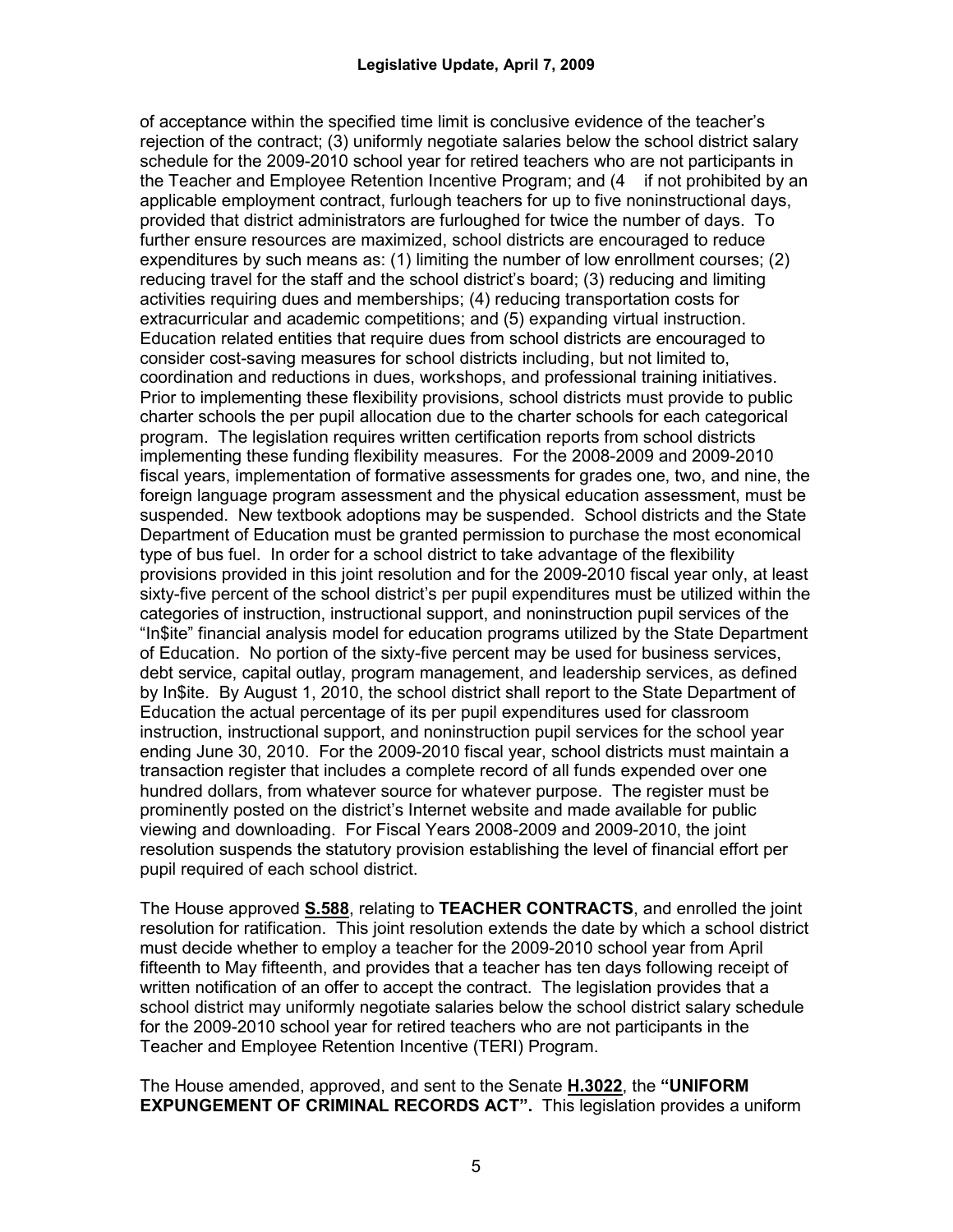procedure for how applications for expungement of all criminal records must be administered by the solicitor's office in each circuit of the State. The applicant is responsible for payment to the solicitor's office of a nonrefundable, administrative fee of \$250 dollars per individual order. The solicitor's office prosecuting the case in a court of general sessions, at no cost to the accused person, shall cause an order for expungement to be issued for a person who is found not guilty or who has his charges dismissed or nolle prossed unless the: (1) accused person has other charges pending; (2) solicitor believes that the evidence in the case needs to be preserved and notifies the accused person in writing at the address listed on his bond form, or through his attorney, no later than 30 days after the person is found not guilty or his charges are dismissed or nolle prossed; or (3) accused person's charges were dismissed as a part of a plea agreement. The solicitor's office shall implement policies and procedures to ensure that the expungement process is properly conducted. The legislation includes similar provisions when criminal provisions are brought in a summary court and the accused person is found not guilty or the charges are dismissed or nolle prossed; however, the presiding judge of summary court has responsibility for the process. The legislation requires the solicitor to prove a copy of the completed expungement order to the applicant or his attorney. The State Law Enforcement Division (SLED) shall verify and document that the criminal charges in all cases are appropriate for expungement, and SLED shall receive a \$25 dollar fee for each verification request from the solicitor on behalf of the applicant. However, in the case of juvenile expungements, verification and documentation that the charge is statutorily appropriate for expungment must first be accomplished by the Department of Juvenile Justice and then SLED. The applicant is also responsible to the clerk of court for the filing fee per individual order; however, if the charge is determined to be statutorily ineligible for expungement this prepaid clerk of court filing fee must be refunded to the applicant by the solicitor. Also, a filing fee may not be charged by the clerk's office to an applicant when the charge was discharged, dismissed, nolle prossed, or the applicant was acquitted. Each expungement order may contain only one charge sought to be expunged, except in those circumstances when expungment is sought for multiple charges occurring out of a single incident. An applicant may seek relief in circuit court when a solicitor, in his discretion, does not consent to expungement. The solicitor may waive the fee when it is determined that a person has been falsely accused of a crime as a result of identity theft. Under this bill, a person who intentionally retains the arrest and booking record, files, mugshots, fingerprints, or any evidence of the record pertaining to a charge discharged or dismissed is guilty of contempt of court. This bill reduces the timeframe following a first offense conviction as a youthful offender the defendant may apply for an expungement order from fifteen years from the date of conviction to five years from the date of completion of the sentence, including probation and parole. Relating to conditional discharge of certain first time drug offenses, this bill removes the current requirement that the person not be over twenty-five years of age at the time of the offense.

The House amended, approved, and sent to the Senate **H.3311**. In order to expedite the placement of adoptive children in stable and permanent homes, the bill establishes the **RESPONSIBLE FATHER REGISTRY WITHIN THE DEPARTMENT OF SOCIAL SERVICES**. The purpose of this registry is to provide notice of adoption or petition for termination of parental rights proceedings to unmarried biological fathers who affirmatively assume responsibility for children they may have fathered by registering. No unmarried biological father who fails to file a claim of paternity with the registry is entitled to notification of any adoption proceeding or any termination of parental rights proceeding concerning the unmarried biological father's child. The registry is not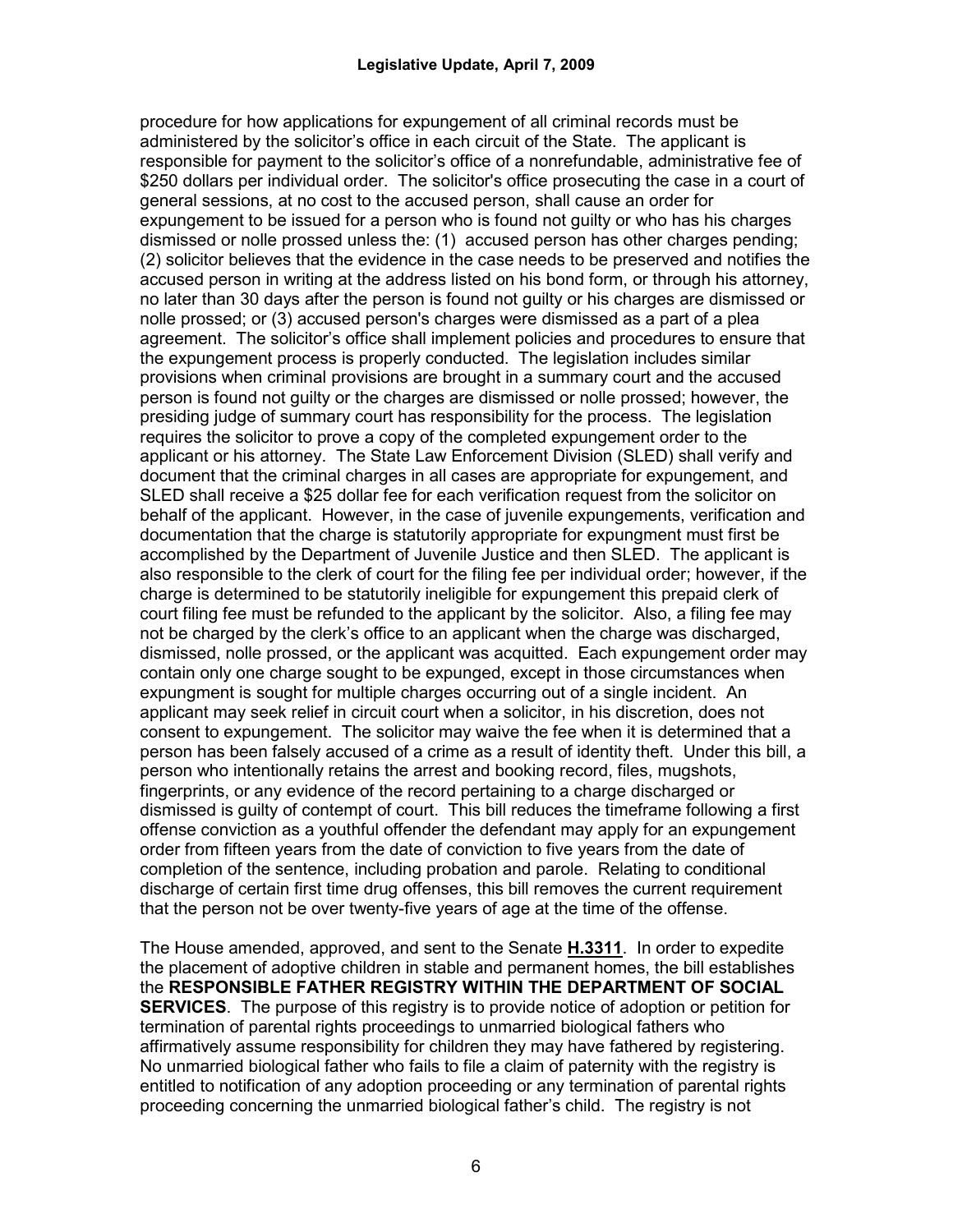available for public inspection and is not subject to disclosure under the Freedom of Information Act; however, under certain circumstances outlined in the legislation the information may be disclosed. Any unauthorized use, or attempted unauthorized use, of the registry is expressly prohibited, and any person or organization seeking, receiving, using, or publishing, or attempting to do so, of any information contained in the registry in violation of these provisions is guilty of a misdemeanor and, upon conviction, must be fined not more than \$500 dollars or imprisoned for not more than thirty days, or both. A person who knowingly, maliciously, or in bad faith files a false claim of paternity with the registry is guilty of a misdemeanor and, upon conviction, must be fined not more than \$500 dollars or imprisoned for not more than thirty days, or both. Relating to persons or entities entitled to be served with a petition for termination of parental rights, this bill further specifies the age as fourteen for serving a child and provides for service on the guardian ad litem of a child under fourteen years of age. The bill also specifies the notice provisions applicable to an unmarried biological father of a child whose parental rights are being terminated.

The House amended, approved, and sent to the Senate **H.3148**, the **"SOUTH CAROLINA RURAL INFRASTRUCTURE ACT"**. The bill establishes the South Carolina Rural Infrastructure Authority and provides for its governance, powers, and duties. The legislation authorizes the authority to: provide loans and other financial assistance to a municipality, county, special purpose or public service district, and a public works commission in order to finance rural infrastructure facilities; allow state appropriations, grants, loan repayments, and other available amounts to be credited to the fund of the authority; and, authorize lending to and borrowing by eligible entities through the authority.

The House approved **S.483**, the **"LOCAL OPTION TOURISM DEVELOPMENT FEE ACT"**, and enrolled the bill for ratification. The legislation allows a county in which at least fourteen million dollars of state accommodations tax revenues have been collected in a fiscal year and a municipality located in such a county to impose a fee not to exceed one percent of amounts subject to tax pursuant to the South Carolina Sales and Use Tax Act, for not more than ten years. The legislation provides that the fee may only be imposed by ordinance of the appropriate local governing body. The legislation establishes uses for which the fee revenue must be applied, including tourism promotion, property tax rollback, and capital projects promoting tourism causes.

The House amended, approved, and sent to the Senate on **H.3365**, the **"HIGHER EDUCATION EFFICIENCY AND ADMINISTRATIVE POLICIES ACT OF 2009"**. This bill provides comprehensive regulatory flexibility for institutions of higher education in the areas of human resources, capital expenditures and procurement, finance, and administration.

The House approved and sent to the Senate **H.3730**, a joint resolution to provide that all **FUNDS RECEIVED UNDER THE AMERICAN RECOVERY AND REINVESTMENT ACT OF 2009 FOR THE CLEAN WATER STATE REVOLVING FUND AND DRINKING WATER STATE REVOLVING FUND** may be received and expended pursuant to provisions of the Recovery Act for so long as monies are available under the recovery act.

The House amended, approved, and sent to the Senate **H.3681**, **"CHANDLER'S LAW"** or the "**ALL-TERRAIN VEHICLE SAFETY ACT"**. The legislation provides that it is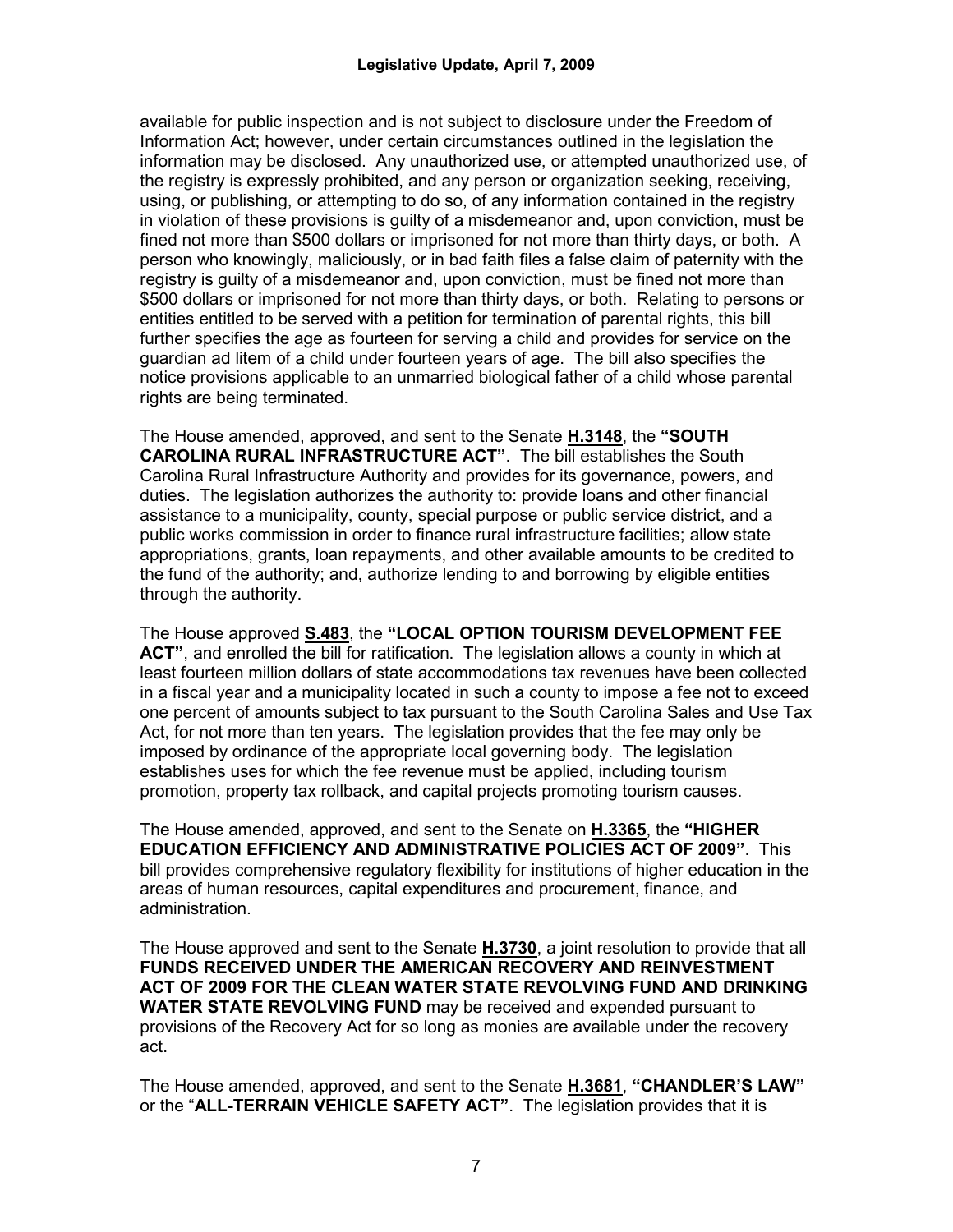unlawful for a parent or legal guardian to knowingly permit his child or ward six years of age or younger to operate an all-terrain vehicle (ATV). A person fifteen years old or younger may not operate an ATV within this State unless the person possesses a safety certificate indicating successful completion of an ATV safety course approved by the ATV Safety Institute. The legislation provides that vehicles meeting specific standards only may only be operated by persons of a certain age. The legislation further provides that a person fifteen years of age or younger must wear a safety helmet and eye protection while operating an ATV. The legislation outlines restrictions for the operation of an ATV on those lands open to the public. The legislation provides that ATVs are exempt from *ad valorem* personal property taxes beginning with calendar year 2009. Violations of this legislation, unless otherwise specified, are misdemeanors punishable by a fine of not less than \$50 dollars nor more than \$200 dollars. The legislation also provides for the titling of ATVs through the Department of Motor Vehicles. These provisions do not apply to an owner, operator, lessor or renter of a farm or ranch or that person's employees, immediate family or household members when operating an allterrain vehicle while engaged in farming or ranching operations or a person using an allterrain vehicle for hunting or trapping purposes if the person is otherwise lawfully engaged in those activities.

The House approved **S.26** and enrolled the legislation for ratification. This joint resolution establishes a **STROKE SYSTEMS OF CARE STUDY COMMITTEE** within the Department of Health and Environmental Control to develop recommendations for a regionally organized and statewide comprehensive plan for stroke systems of care. The study committee shall submit its report electronically to the General Assembly and the Governor no later than December 1, 2010, at which point it will dissolve.

The House approved **S.407** and enrolled the bill for ratification. This bill revises provisions relating to the donation of human bodies, parts of the human body and human tissue, so as to conform South Carolina's laws to provisions of the **REVISED UNIFORM ANATOMICAL GIFT ACT** model legislation that has been adopted by multiple states.

The House amended, approved, and sent to the Senate **H.3579**, a bill relating to **TIMES FOR CONDUCTING REFERENDA OR OTHER BALLOT QUESTIONS**. The legislation provides that local governments and any other entity authorized by law to conduct a referendum, ballot measure, or other election event where a person is not elected to an office shall conduct this event, at which qualified electors are allowed to cast a ballot, the Tuesday after the first Monday in November. These provisions do not apply to amendments proposed to the Constitution of this State or the United States Constitution.

The House amended, approved, and sent to the Senate **H.3464**, pertaining to **POLL MANAGERS**. Currently all managers of election for the various polling places in the State must be residents and registered of the respective counties in which they are appointed to work or in an adjoining county. Under this bill, all mangers of election for the various polling places in the State must be registered electors of a county in South Carolina and may be appointed to work in another county.

The House amended, approved, and sent to the Senate **H.3013**, which makes **REVISIONS TO THE OFFENSE OF REMOVING OR DESTROYING FENCES, GATES OR OTHER BARRIERS ENCLOSING ANIMALS, CROPS OR UNCULTIVATED LANDS**.Under this bill a person, other than the owner or a person acting under the authority of the owner, who wilfully and knowingly removes, destroys, or leaves down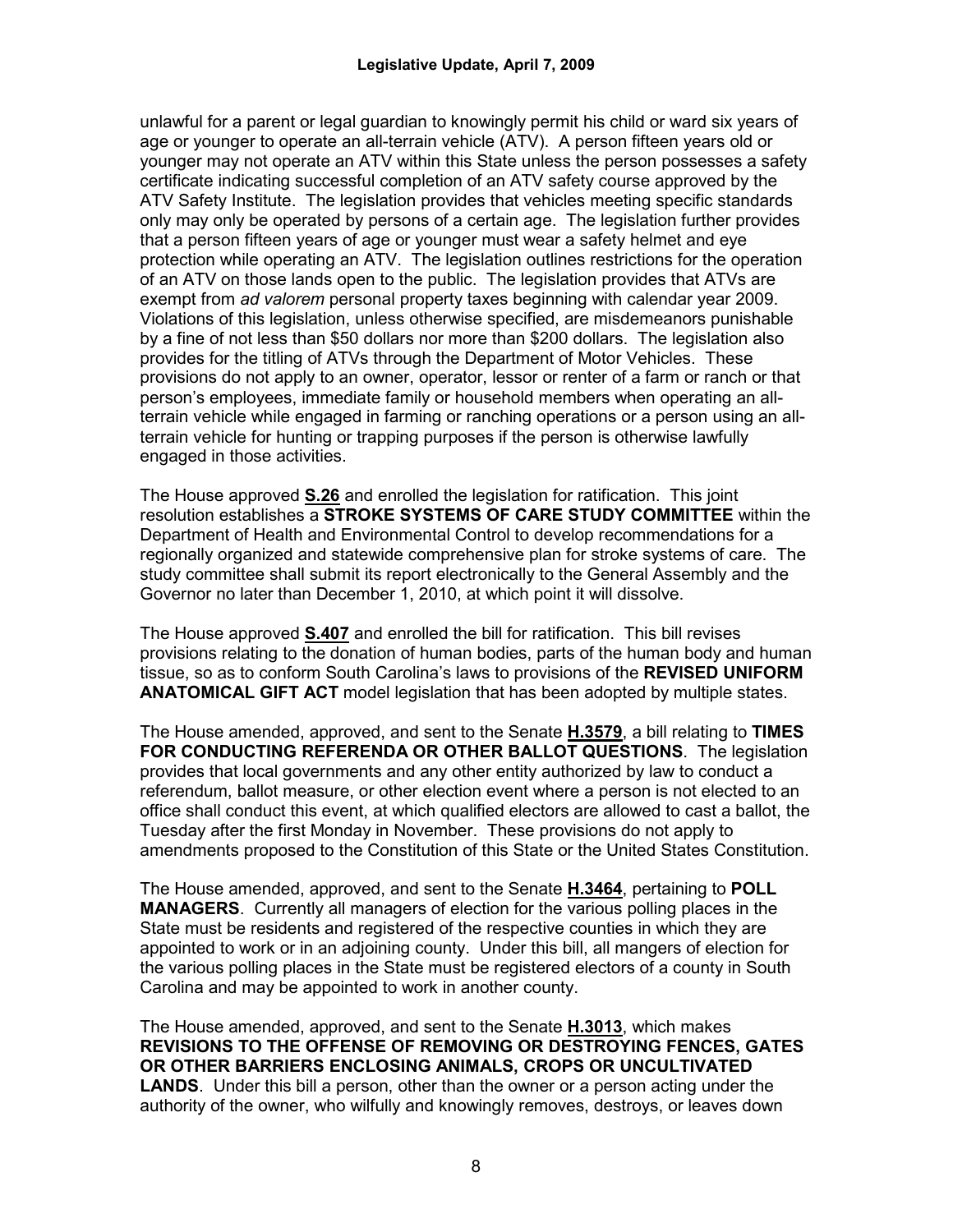any portion of a fence in this State intended to enclose animals of any kind or crops or uncultivated lands or who wilfully and knowingly leaves open or removes a gate or leaves down bars or other structure intended for the same purpose is guilty of a misdemeanor and must be punished as follows: (1) for a first offense, by a fine of \$1,000 dollars or imprisonment for 30 days, or both; (2) for a second offense, by a fine of \$5,000 dollars, or imprisonment for six months, or both; (3) for a third or subsequent offense, by a fine of \$10,000 dollars or imprisonment for one year, or both. Only those offenses occurring within ten years of the last offense constitute prior offenses. The magistrates court is vested with jurisdiction to hear and dispose of these cases. These provisions do not affect an easement holder's right and ability to maintain such easement and rightsof-way consistent with the provisions of the document granting such easement.

#### The House approved and sent to the Senate **H.3721**, this year's legislation **CONFORMING STATE TAX PROVISIONS TO THE FEDERAL INTERNAL REVENUE CODE**.

The House amended, approved, and sent to the Senate **H.3722**, this year's legislation **REVISING AND UPDATING VARIOUS STATE TAX PROVISIONS**.

The House approved and sent to the Senate **H.3268**, a bill revising provisions relating to the construction of **TOLL ROADS**. The legislation revises the method of disbursal of funds derived from tolls, defines the term "qualified toll project," provides for the disbursal of funds derived from qualified toll projects, and provides when tolls collected from qualified toll projects shall cease. The legislation revises provisions relating to the Department of Transportation's authority to enter into agreements to finance, construct, and maintain highways, roads, streets, and bridges, so as to provide guidelines for the department's expenditure of funds on qualified toll projects and the setting of tolls along transportation facilities.

The House approved and sent to the Senate **H.3203**, a bill revising provisions governing the operation of the **DRYCLEANING FACILITY RESTORATION TRUST FUND**. The legislation further specifies that wholesale drycleaning facilities are subject to the provisions of the article and are eligible to seek restoration assistance. The legislation authorizes the Department of Health and Environmental Control to use funds, other than funds from the Drycleaning Facility Restoration Trust Fund, if an emergency exists and funds are not available from the trust fund and to further provide that these funds must be repaid from the trust fund. The legislation provides exemptions from the environmental surcharge imposed on the gross proceeds of sales of retail drycleaning facilities, including an exemption for wholesale sales of drycleaning services. The legislation further provides for eligibility requirements and determinations and procedures for requesting and issuing restoration assistance, including obtaining secondary assessments and the amount of deductibles. The legislation provides for initial and annual registration fees for drycleaning facilities established after October 1, 1995. The legislation authorizes the property owner to register a facility if the owner or operator of the facility does not. The legislation provides for the issuance of certificates of registration and requires presentation of such certificates in order to purchase drycleaning solvents. The legislation prohibits a supply facility, or other drycleaning facility, from selling drycleaning solvent to a drycleaning facility if the facility does not possess a certificate. The legislation provides civil penalties, specifies requirements for a drycleaning facility exemption certificate, and revises the membership of the Drycleaning Advisory Council.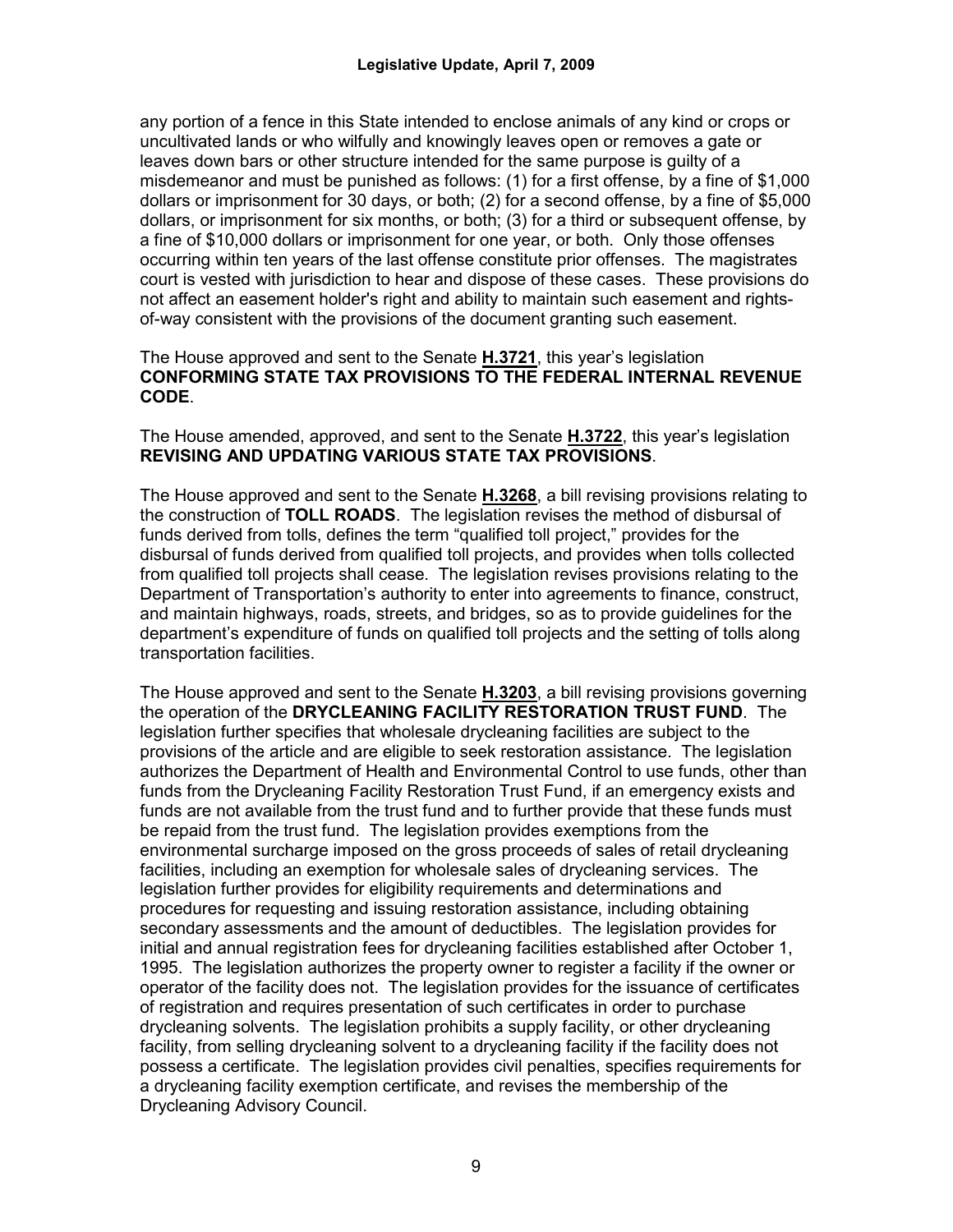The House approved and sent to the Senate **H.3835**, the **"SOUTH CAROLINA HYDROGEN PERMITTING ACT."** The legislation establishes a program for permitting hydrogen facilities in this state.

The House approved and sent to the Senate **H.3856**, a bill that excludes public infrastructure projects from the **LIMITATIONS ON DISPOSITION OF HERITAGE TRUST PROPERTY**.

The House approved and sent to the Senate **H.3615**, a bill relating to **PRENEED FUNERAL CONTRACTS**. The legislation transfers administrative duties relating to preneed funeral contracts from the State Board of Financial Institutions to the Department of Consumer Affairs. The legislation increases the amounts of fines imposed for violations. The legislation also provides that, before the suspension, revocation, or other action by the department involving a license to sell preneed funeral contracts becomes final, the department shall offer the licensee the opportunity for a contested case hearing before the Administrative Law Court.

The House approved and sent to the Senate **H.3762**, a bill authorizing the Department of Motor Vehicles to issue **"OUR FARMS-OUR FUTURE" SPECIAL LICENSE PLATES**.

The House approved and sent to the Senate **H.3635**, a bill that revises the state's **SALTWATER FISHING LICENSE** provisions to bring them into compliance with federal law.

The House amended, approved, and sent to the Senate **H.3131**, a bill to provide that the **WOOD DUCK IS THE OFFICIAL STATE DUCK**. The legislation designates the 'wood duck' (*Aix sponsa*) also known as the summer duck and the Carolina duck as South Carolina's official state duck.

The House committed **H.3748**, a bill relating to the calculation of the **INDEX OF TAXPAYING ABILITY**, to the Ways and Means Committee.

The House committed **H.3777**, the **"EMERGENCY LOCAL ECONOMIC DEVELOPMENT ACT",** to the Judiciary Committee.

# **HOUSE COMMITTEE ACTION**

# **AGRICULTURE, NATURAL RESOURCES, AND ENVIRONMENTAL AFFAIRS**

The full committee met on Wednesday, April 1, 2009, and gave a favorable report to **H.3635 SALTWATER FISHING LICENSES.** In an effort to bring South Carolina into compliance with the Federal law, this bill establishes applicable fees for resident and nonresident recreational saltwater fishing licenses, saltwater public fishing pier licenses, and charter fishing vessels licenses. The bill also outlines exemptions from purchasing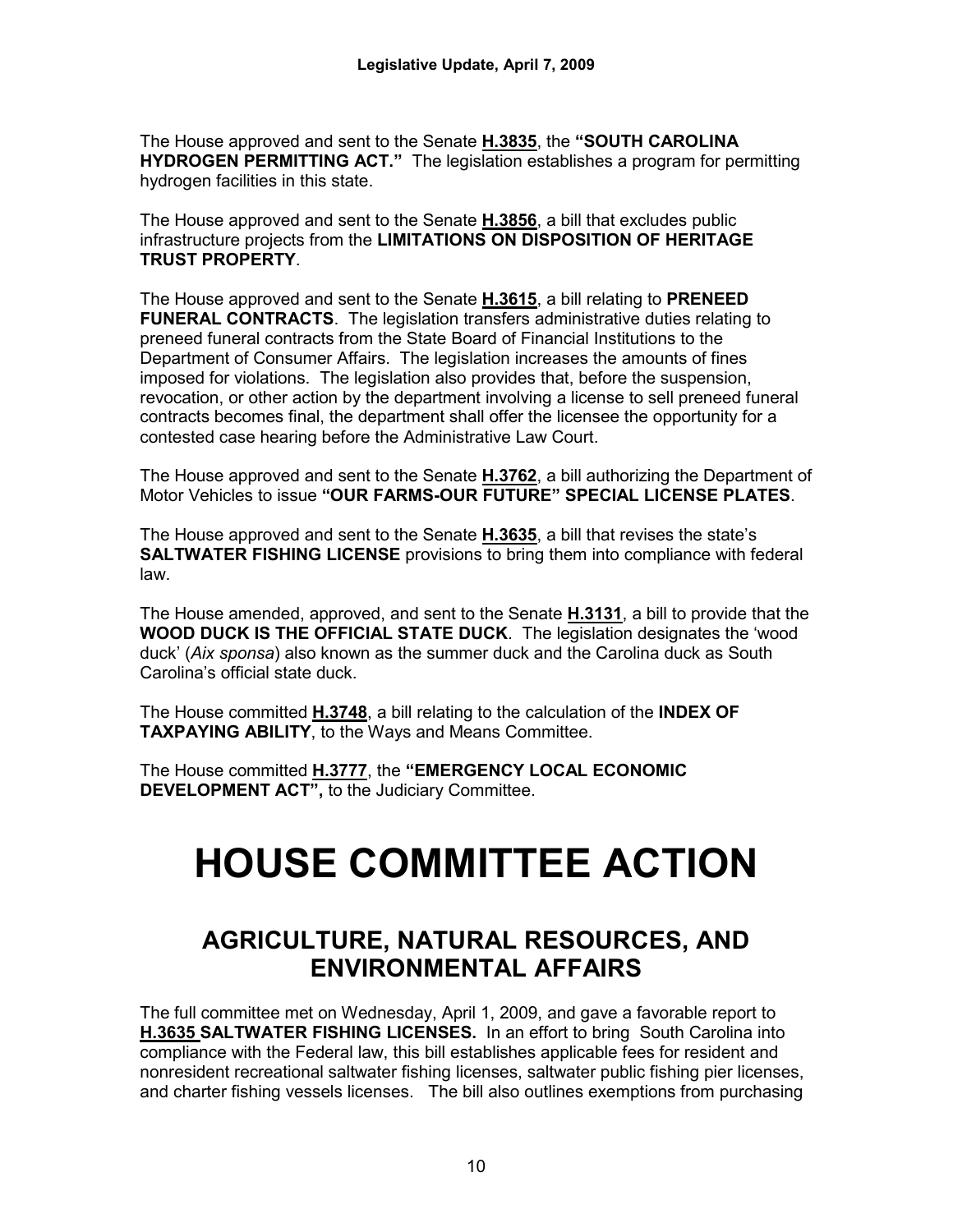recreational saltwater fishing licenses. Among many things, this bill provides guidelines for how the sale of stamps and saltwater fishing licenses revenue should be distributed, and repeals a number of statutes in order to conform to these provisions.

**H.3572** received a favorable recommendation from the full committee to repeal provisions relating to **SHARK CATCH LIMITS**, which allows South Carolina to be in compliance with Federal regulations.

The full committee gave a favorable report to **H.3571** relating to the **PROHIBITION AGAINST THE TAKING OR DESTROYING OF THE NEST OF EGGS OF WILD BIRDS.** This bill defines "active nest" as a nest with birds or eggs present. The bill allows the Department of Natural Resources to issue a permit for the removal of an active nest or eggs that constitute a public safety threat or when birds are causing damage to property.

**H.3541**, pertaining to **HUNTING REVISIONS FOR GAME ZONE ONE**, was given a favorable report by the full committee. This bill revises open season for antlered deer in the Upstate, Game Zone 1, as well as the equipment that may be used during certain periods. The bill also provides provisions for the hunting and taking of bear. It is unlawful to take or attempt to take bear of less than one hundred pounds. The open season for hunting and taking bear in Game Zone 1 for still gun hunts October 17 through October 23 and December 15 through December 20; for party dog hunts October 24 through October 30. In all other game zones, the Department of Natural Resources may declare an open season by regulation.

The bill further provides it is unlawful to possess an untagged bear; to attempt to hunt or take bear by use or aid of bait; or to take bear on or over a baited area. The bill provides definitions for "bait" and "baited area". This bill requires a resident to purchase a bear tag for twenty-five dollars and a nonresident to purchase a bear tag for one hundred dollars. In Game Zone 1, a registered dog hunt party may take up to five bear per season per party with conditions.

The full committee adjourned debate on **H.3522**, a bill that repeals the provisions for the **COASTAL ZONE MANAGEMENT APPELLATE PANEL**.

#### **H.3483**, a **PROPOSED CONSTITUTIONAL AMENDMENT PERTAINING TO**

**HUNTING, TRAPPING, AND FISHING,** received a favorable with amendment recommendation from the committee. This joint resolution proposes to amend the State Constitution so as to provide that hunting, trapping, and fishing and the taking of wild animals, birds, and fish are a valued part of our heritage and shall be forever preserved for the people. Fish and wildlife shall be managed by laws and regulations that provide persons with the continued opportunity to take, by traditional means and methods, species traditionally pursued by hunters, anglers, and trappers. Fish and wildlife management, including taking, shall be consistent with the state's duty to protect this heritage and its duty to conserve wild animals, birds, and fish. Hunting, fishing, or trapping by sportsmen shall always be a preferred and available means of controlling all invasive or overpopulated species. Any person who is licensed to hunt, fish, or trap and who is adversely affected by a failure to comply with this provision shall have a private cause of action to enforce this provision. The right of the people to hunt, fish, trap, and harvest game shall be subject only to such regulations and restrictions as the General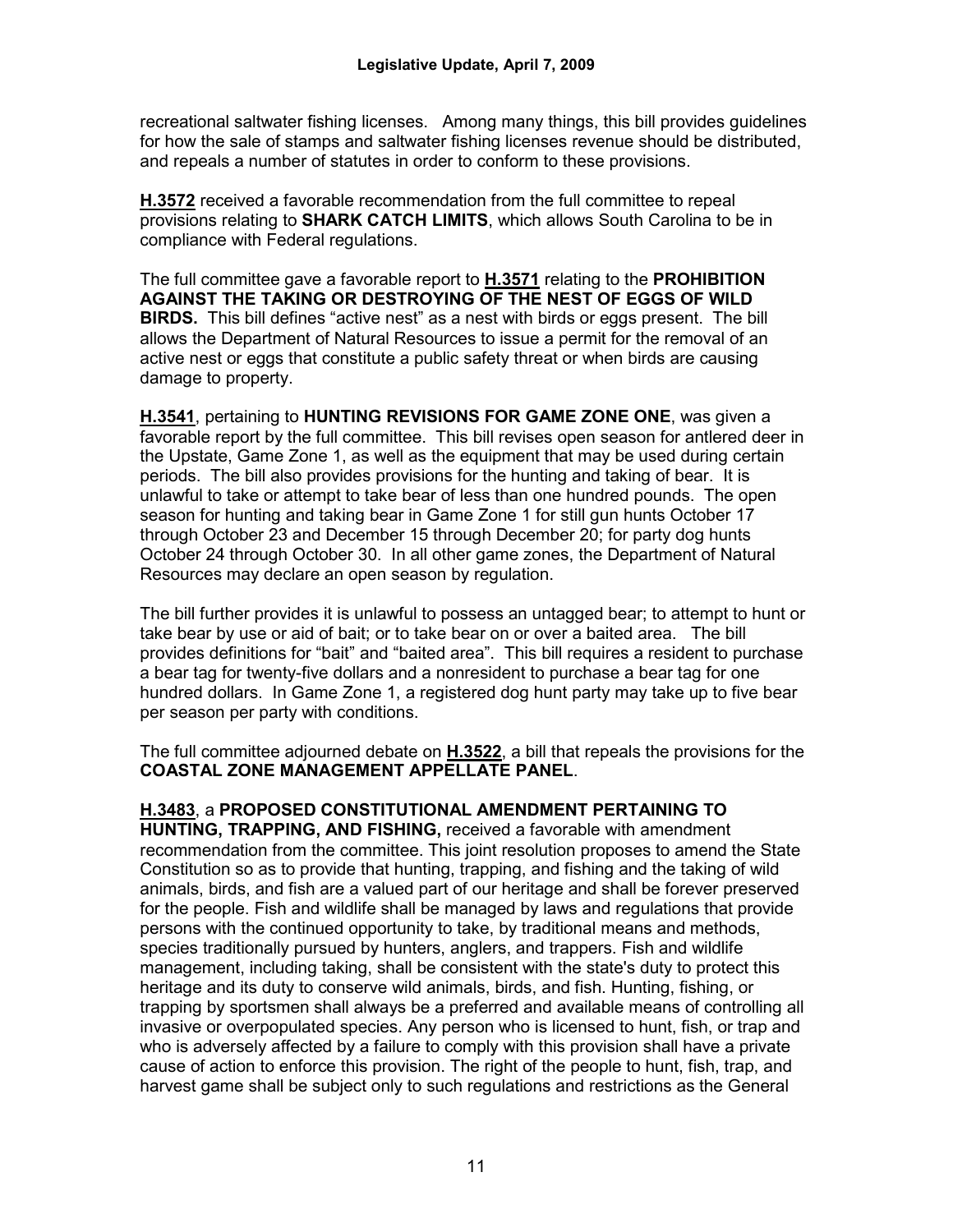Assembly may prescribe by general law. This joint resolution would be submitted to the voters at the next general election.

The full committee adjourned debate on **H.3433,** regarding the **FURBEARING TRAPPER LICENSE.**

**H.3681 "ALL-TERRAIN VEHICLE SAFETY ACT" - "CHANDLER'S LAW"** received a favorable with amendment report from the full committee. The legislation provides that it is unlawful for a parent or legal guardian to knowingly permit his child or ward six years of age or younger to operate an all-terrain vehicle (ATV). A person fifteen years old or younger may not operate an ATV within this State unless the person possesses a safety certificate indicating successful completion of an ATV safety course approved by the ATV Safety Institute. The legislation provides that vehicles meeting specific standards only may only be operated by persons of a certain age. The legislation further provides that a person fifteen years of age or younger must wear a safety helmet and eye protection while operating an ATV. The legislation outlines restrictions for the operation of an ATV on those lands open to the public. The legislation provides that ATVs are exempt from *ad valorem* personal property taxes beginning with calendar year 2009. Violations of this legislation, unless otherwise specified, are misdemeanors punishable by a fine of not less than \$50 dollars nor more than \$200 dollars. The legislation also provides for the titling of ATVs through the Department of Motor Vehicles. These provisions do not apply to an owner, operator, lessor or renter of a farm or ranch or that person's employees, immediate family or household members when operating an allterrain vehicle while engaged in farming or ranching operations or a person using an allterrain vehicle for hunting or trapping purposes if the person is otherwise lawfully engaged in those activities.

# **EDUCATION AND PUBLIC WORKS**

The full committee did not meet this week.

# **JUDICIARY**

The full committee did not meet this week.

# **LABOR, COMMERCE AND INDUSTRY**

The full Labor, Commerce and Industry Committee met on Thursday, April 2, and reported out three bills.

The committee approved **H.3882** as a committee bill. This legislation provides for the first round of **SMALL BUSINESS "RED TAPE" REDUCTION** proposals drawn from the testimony of small business leaders who were invited to relate their frustrations with bureaucracy and identify regulations that are placing unnecessary burdens on their efforts. The legislation includes proposals to ease a renewal deadline requirement for limited liability partnerships, expedite the Department of Health and Environmental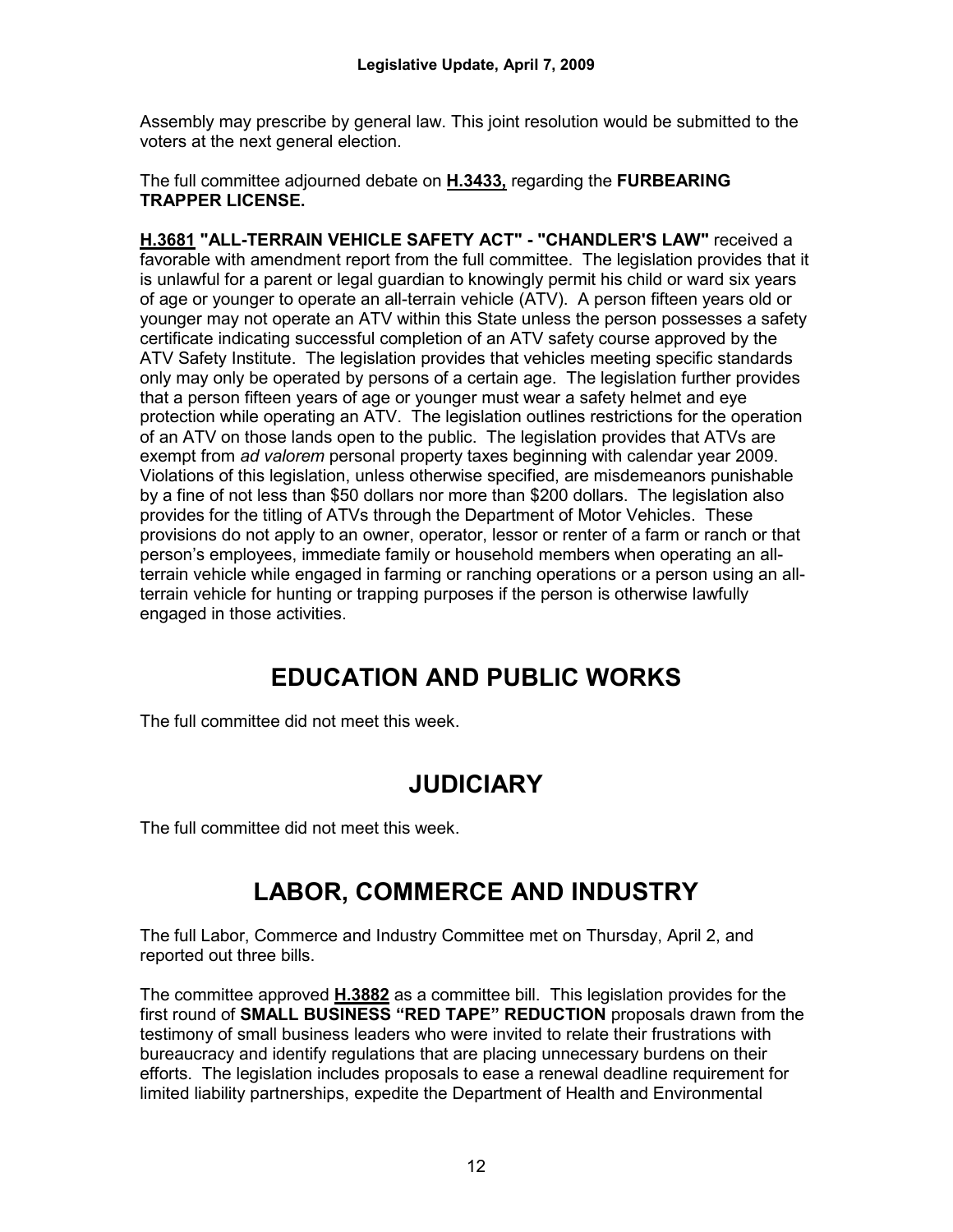Control's certification of consistency with the coastal zone management plan for property development in the coastal region, and implement an online answer desk and centralized clearinghouse concerning all state agency licensing, permitting, and regulation of economic activity.

The committee gave a report of favorable with amendment on **S.268** which revises provisions for Building Code Inspection Officers to authorize the certification of **SPECIAL BUILDING INSPECTORS**. The revisions are offered to allow for the use of inspectors who are equipped with specialized knowledge in particular construction trade disciplines, such as plumbing, electrical, mechanical, and fuel gas and energy conservation, rather than general construction trade knowledge.

The committee gave a report of favorable with amendment on **H.3371**. This bill establishes new requirements for the **CONTINUATION OF CARE FOR A SERIOUS MEDICAL CONDITION WHEN A PROVIDER BECOMES OUT-OF-NETWORK FOR A HEALTH INSURANCE PLAN** during the course of treatment. The legislation provides new requirements for health insurers covering such situations that allow the insured to receive continuity of care for ninety days or until the termination of the benefit period, whichever is greater.

# **MEDICAL, MILITARY, PUBLIC AND MUNICIPAL AFFAIRS**

The full committee did not meet this week.

# **WAYS AND MEANS**

The full committee did not meet this week.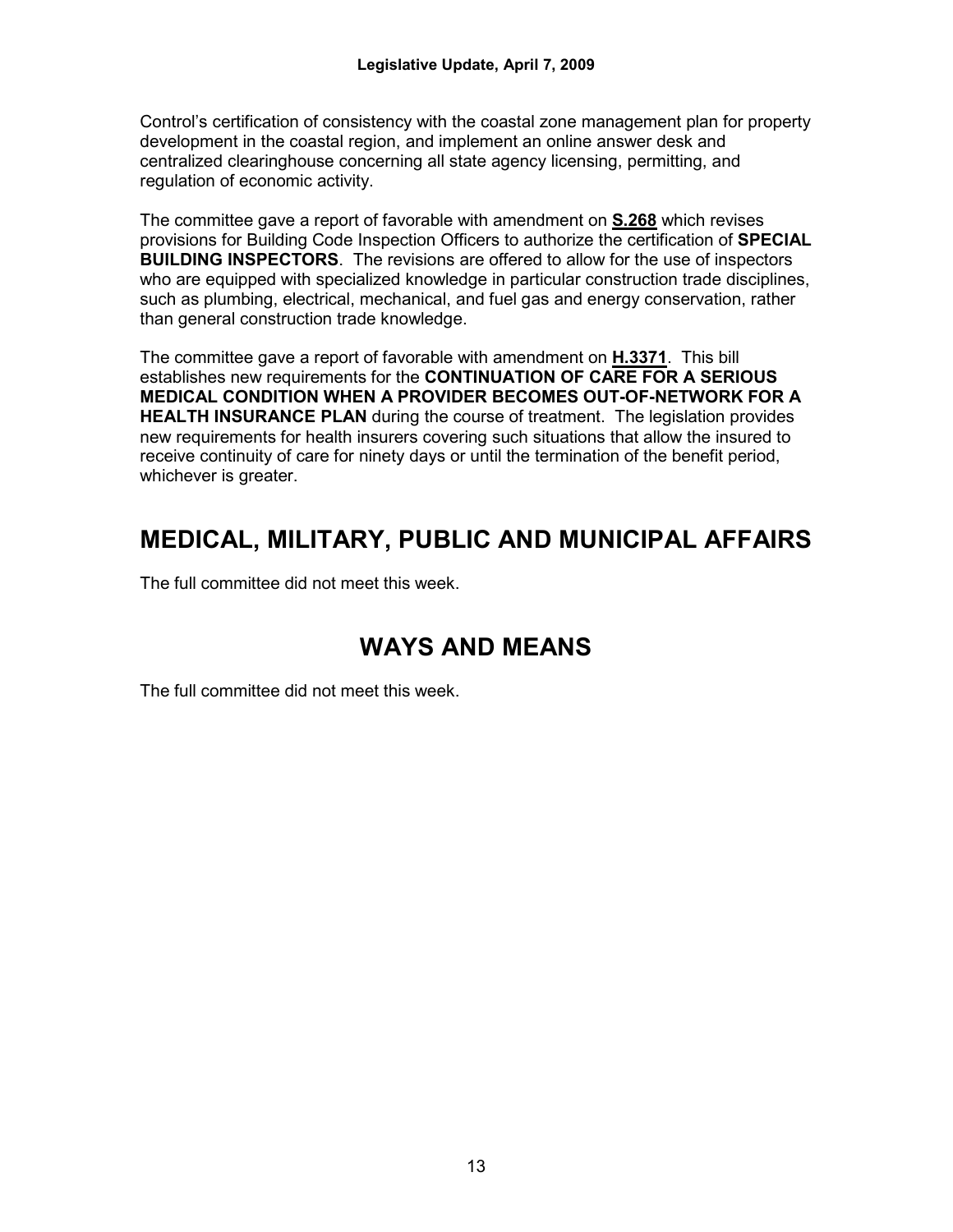# **BILLS INTRODUCED IN THE HOUSE THIS WEEK**

# **AGRICULTURE, NATURAL RESOURCES, AND ENVIRONMENTAL AFFAIRS**

# **S. 232** *RENEWABLE ENERGY RESOURCES* **Sen. Ryberg**

This bill provides the meaning of "renewable energy resources" as energy conservation and efficiency, solar photovoltaic energy, solar thermal energy, wind power, hydroelectric power, geothermal energy, tidal energy, wave energy, recycling, hydrogen fuel derived from renewable resources, biomass energy, energy derived from municipal and other solid waste, energy derived from waste oil, energy derived from waste tires, and landfill gas. The bill also states that the Public Utility Review Committee shall submit to the General Assembly, on an annual basis, a review of the state energy action plan of the State Energy Office.

## **S.324** *LANDFILLS* **Sen. Malloy**

This joint resolution imposes a moratorium on the consideration of permit applications, requests to expand or replace existing landfills, and the issuance of permits for the construction of new landfills in the state until December 31, 2010. The legislation outlines circumstances for which the moratorium does not apply.

## **S.470** *SALTWATER FISHING LICENSES* **Sen. Cromer**

Among many things, this bill outlines exemptions from purchasing recreational saltwater fishing licenses. This bill provides guidelines for how the sale of stamps and saltwater fishing licenses revenue should be distributed. As a result, numerous statutes are repealed to conform to these provisions.

# **H.3881** *WILD TURKEY SEASON* **Rep. T. R. Young**

This bill establishes a uniform statewide wild turkey season which is March 15 through May 1 inclusive. The bill also establishes a season limit of five turkeys per season per person.

## **H.3889** *HEALTH CERTIFICATION REQUIREMENTS FOR A HORSE TO ENTER*

## *THE STATE* **Rep. Bales**

In addition to a horse being tested for equine infectious diseases, this bill adds that a horse must be tested for equine strangles before entering the state. This bill requires a veterinary certificate of good health be issued not more than thirty days before entry. Horses which are permanently maintained at a public stable or other public facility must be tested for equine infectious anemia each twenty-four months. As a result, the bill outlines increased penalties for violations of these provisions.

# **EDUCATION AND PUBLIC WORKS**

# **S.120** *GOLD STAR FAMILY SPECIAL LICENSE PLATES* **Sen. Knotts**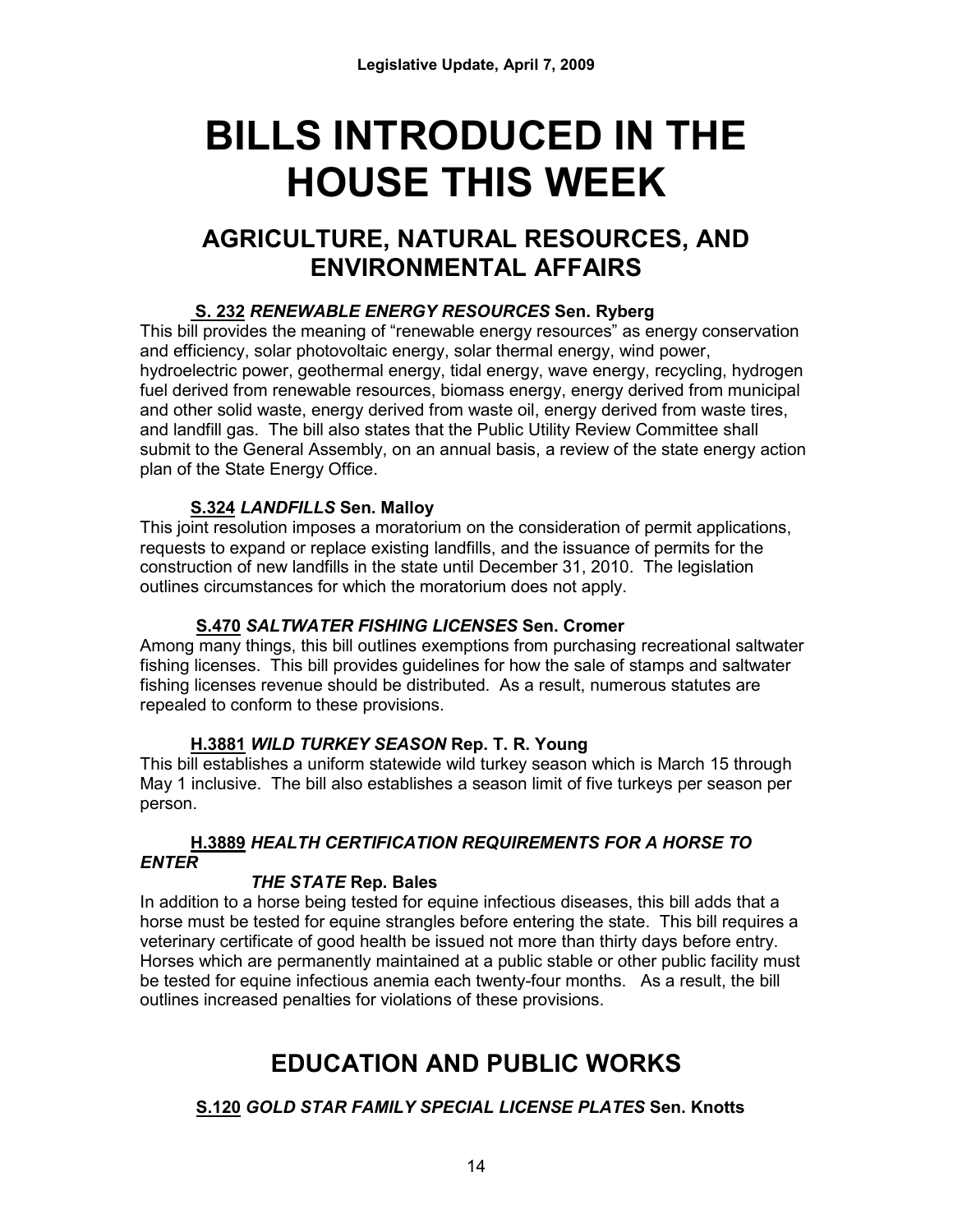This bill allows the Department of Motor Vehicles to issue 'Gold Star Family' special license plates to owners of private passenger motor vehicles registered in their names who are immediate family members of members of the armed forces killed in action. The bill further provides that there is no fee for this special license plate as well as exempts the plate from certain production and distribution requirements.

#### **S.255** *PURPLE HEART LICENSE PLATES AND KOREAN WAR VETERANS PLATES* **Sen. L. Martin**

The bill allows the Department of Motor Vehicles to issue no more than four permanent special motor vehicle license plates to a recipient of the Purple Heart for use on his private passenger motor vehicles or motorcycles. The bill further provides that there is no fee for the issuance of up to four Purple Heart license plates. With regards to the Korean War Veterans license plates, this bill allows the plates to be issued to veterans who served on active duty during the period of the Korean War. The bill also provides that it is not unlawful to place a decal or frame on a license plate if it does not obscure any letters or numbers.

#### **H.3812** *NATIONAL BOARD CERTIFICATION SALARY SUPPLEMENTS* **Rep. E. H. Pitts**

This bill provides that teachers who are certified by the National Board for Professional Teaching Standards shall receive a one-time \$7,500 dollar salary supplement, beginning on July first of the year following the year they achieved certification for the initial tenyear certification period. The salary supplement must be adjusted on a pro rata basis for the teacher's FTE (full time equivalent). Teachers of certain special schools are eligible to receive the supplement. The bill allows up to 1,100 national board certification loan applications to be processed annually. The bill includes provisions relating to the appropriation of funds for the loan program as well as provisions for loan repayment for teachers who fail to obtain national board certification.

# **H.3814** *HIGHWAY BEAUTIFICATION PILOT PROJECT* **Rep. Allison**

This joint resolution authorizes the Department of Transportation to design and implement a highway beautification pilot project to reduce the number of nonconforming billboards throughout the State.

# **H.3820** *GOLD STAR FAMILY SPECIAL LICENSE PLATES* **Rep. Vick**

This bill reduces the fee for this special license plate. Under this bill, the fee for this special license plate is the regular motor vehicle license fee.

## **H.3828 "***COMMUNITY SCHOOLS INVESTMENT ACT"* **Rep. Duncan**

This bill allows each school district to create a 501(c)(3) nonprofit foundation to accept money, property, and other gifts donated to the district and to raise funds and acquire real and personal property on behalf of the district. The bill includes provisions as to the composition of the foundation; the bill provides that contributions and funds raised on behalf of the district may be used only for nonoperational purposes. The bill provides for the naming of buildings and other special projects undertaken with funds provided by the foundation after benefactors of the foundation upon certain conditions. Contributions received by the foundation are tax deductible charitable or benevolent contributions for income tax purposes.

# **H.3837** *LSV-C ELECTRIC VEHICLES* **Rep. Limehouse**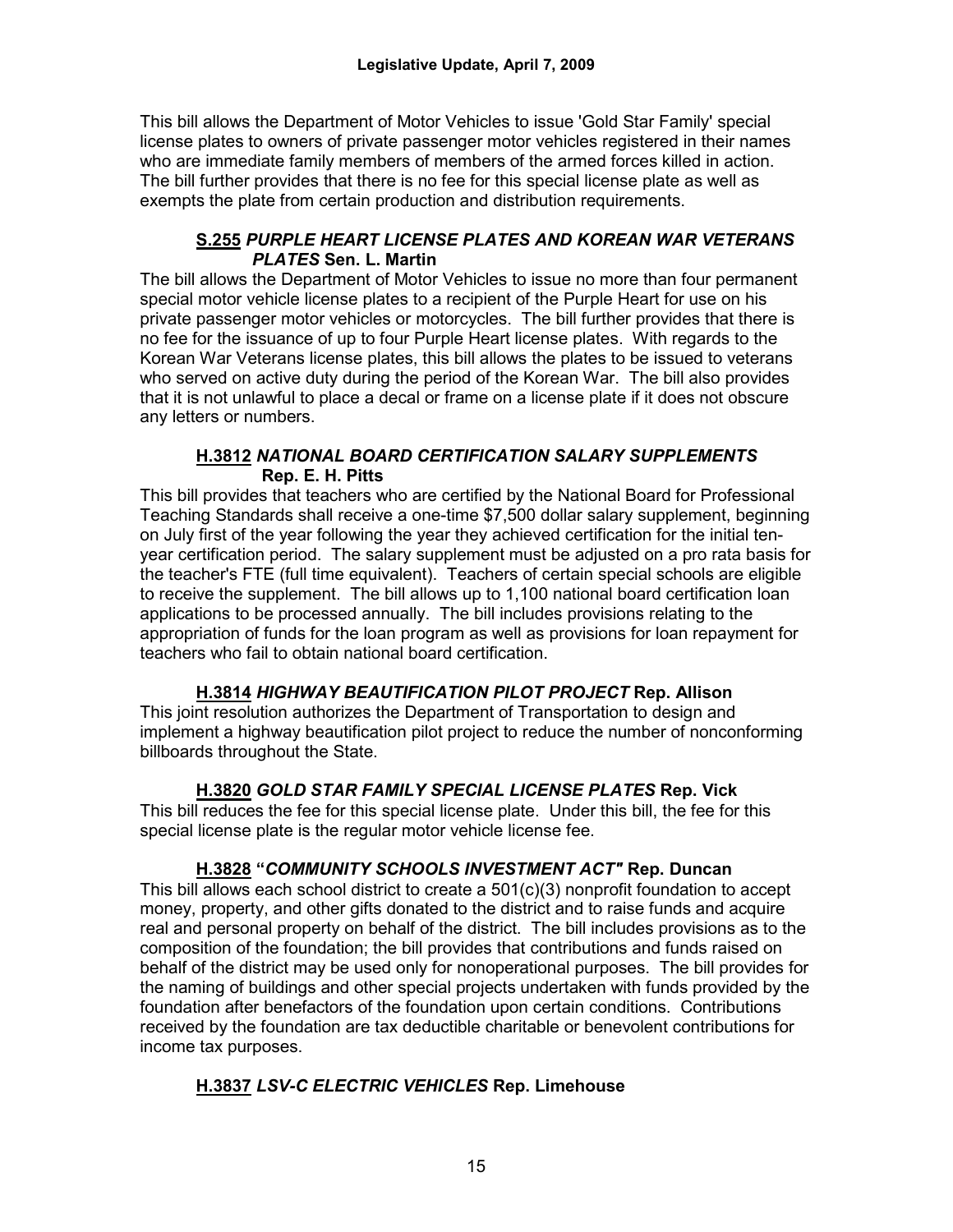This bill defines the term "LSV-C electric vehicle" and provides for the regulation of LSV-C electric vehicles along the State's highways.

## **H.3841** *"TECHNICAL COLLEGE ADMINISTRATIVE EFFICIENCIES ACT OF 2009"* **Rep. Owens**

This legislation requires the State Board for Technical and Comprehensive Education (State Board) to establish a tiered system for categorizing technical colleges with respect to their financial strength and ability to manage day-to-day operations and a review system for certain human resources, facilities and capital improvement, procurement, and grants management requests by technical colleges. This bill allows technical colleges to enter into one or more lease agreements upon certain conditions and subject to approval by the State Board and review by the Joint Bond Review Committee and the State Budget and Control Board. The legislation allows technical colleges to be a part of certain contracts made by counties, municipalities, or school districts. Among other things, the legislation provides greater flexibility to the technical colleges and streamlines procedures while maintaining oversight through the State Board.

#### **H.3843** *VETERAN'S DAY RECOGNIZED AS A LEGAL HOLIDAY BY SCHOOLS* **Rep. Viers**

This bill provides that Veteran's Day must be recognized as a legal holiday for all local school districts and public colleges and universities.

#### **H.3857** *PSYCHOLOGICAL SCREENINGS BY A SCHOOL DISTRICT* **Rep. Crawford**

This bill provides that a notice of rights pertaining to psychological screenings must be sent by a school district to parents at the beginning of the school year. The bill further provides that a parent or guardian is not required to take any medical action and that psychological screening of a student may not be required in the absence of a signed, written consent by a student's parent or guardian.

## **H.3866** *"SOUTH CAROLINA HIGH SCHOOL DROPOUT PREVENTION ACT OF 2009"* **Rep. J. H. Neal**

This bill requires any high school student during a school year who has cumulatively failed to pass at least two units of instruction required for a high school diploma in the student's program of study or who has scored in the 25 percentile or lower on applicable end-of-year assessment tests to meet with his high school guidance counselor and his parents or legal guardian before the start of the next school year. The purpose of the meeting is to review the student's individualized education plan and his academic progress to determine if modifications in the plan or changes in the student's program of study are required in order to allow the student to achieve greater educational benefits and also to prevent the student from dropping out of school. Relating to notification to parents or legal guardian of a pupil who has been suspended from a class or school and conferences in regard to the suspension with the student's parents or legal guardian which are available with school administrators, at these conferences this bill requires the administrator to advise the parents or legal guardian of what measures are available to help the pupil keep up his academic work with the goal of preventing the pupil from later dropping out of school. This bill requires mandatory school attendance until the age of nineteen rather than seventeen for a student who has not graduated from high school.

#### **H.3873** *VIRTUAL HEAD START COMMITTEE/WIRELESS CLOUD OVER ALL PUBLIC SCHOOL FACILITIES* **Rep. Rice**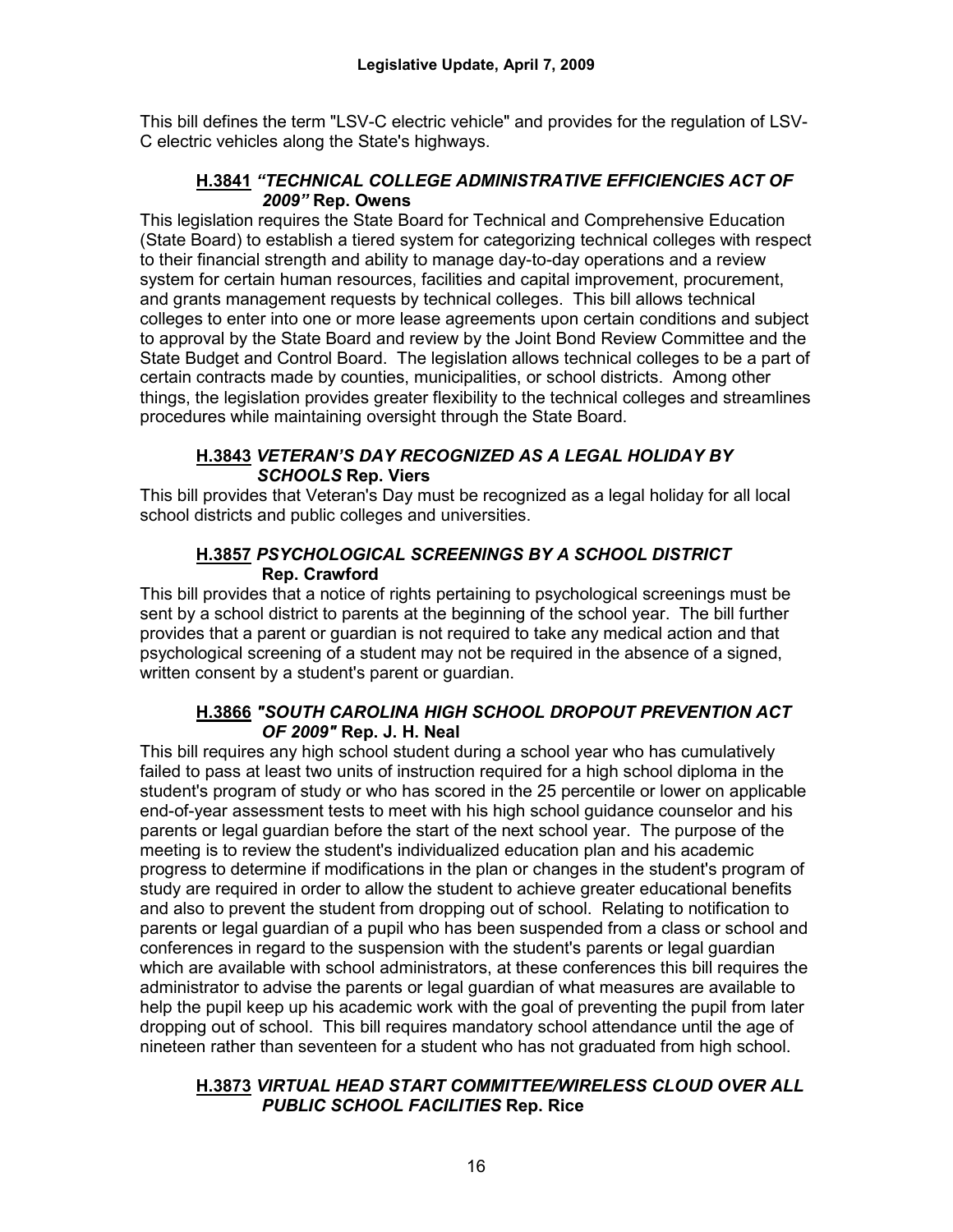This legislation creates a Virtual Head Start Committee under the administration of the State Department of Education whose purpose it is to establish an Internet library of interactive lessons designed to give caregivers of children aged zero to six an opportunity to practice daily teaching methods intended to focus and improve early childhood education and development. The legislation includes provisions as to membership and duties of the committee. The committee's website must be funded by private grants and advertising. The legislation also requires the State Budget and Control Board and the Educational Television Network to provide a wireless cloud over all public school facilities and over a ten-mile radius surrounding the facilities using existing infrastructure.

# **JUDICIARY**

#### **S.107** *CRIMINAL SEXUAL CONDUCT IN THE THIRD DEGREE REVISIONS (STUDENT/SCHOOL EMPLOYEE SEXUAL CONTACT PROHIBITONS)* **Sen. Ryberg**

This legislation provides if a person affiliated with a public or private secondary school in an official capacity engages in sexual battery with a student enrolled in the school who is sixteen or seventeen years of age, and aggravated coercion or aggravated force is not used to accomplish the sexual battery, the person affiliated with the public or private secondary school in an official capacity is guilty of a felony and, upon conviction, must be imprisoned for not more than five years. If a person affiliated with a public or private secondary school in an official capacity engages in sexual battery with a student enrolled in the school who is eighteen years of age or older, and aggravated coercion or aggravated force is not used to accomplish the sexual battery, the person affiliated with the public or private secondary school in an official capacity is guilty of a misdemeanor and, upon conviction, must be fined not more than \$500 dollars or imprisoned for 30 days, or both. If a person affiliated with a public or private secondary school in an official capacity has direct supervisory authority over a student enrolled in the school who is eighteen years of age or older, and the person affiliated with the public or private secondary school in an official capacity engages in sexual battery with the student, and aggravated coercion or aggravated force is not used to accomplish the sexual battery, the person affiliated with the public or private secondary school in an official capacity is guilty of a felony and, upon conviction, must be imprisoned for not more than five years. An exception is provided for a person affiliated with a public or private secondary school who is lawfully married to the student enrolled in the school at the time of the act.

#### **S.217** *COMPREHENSIVE REVISIONS PERTAINING TO INMATES AND THE DEPARTMENT OF CORRECTIONS* **Sen. Fair**

This comprehensive legislation makes revisions pertaining to inmates and the Department of Corrections.

#### **S.486** *DEPARTMENT OF DISABLITIES AND SPECIAL NEEDS REVISIONS* **Sen. Peeler**

This bill makes various revisions relating to the Department of Disabilities and Special Needs (DDSN). With regards to the promulgation of regulations by the Commission on Disabilities and Special Needs, this bill deletes the provision requiring the Commission to consult with the advisory committee of the division to which the regulations shall apply. The legislation removes the authority of the director to appoint and remove employees of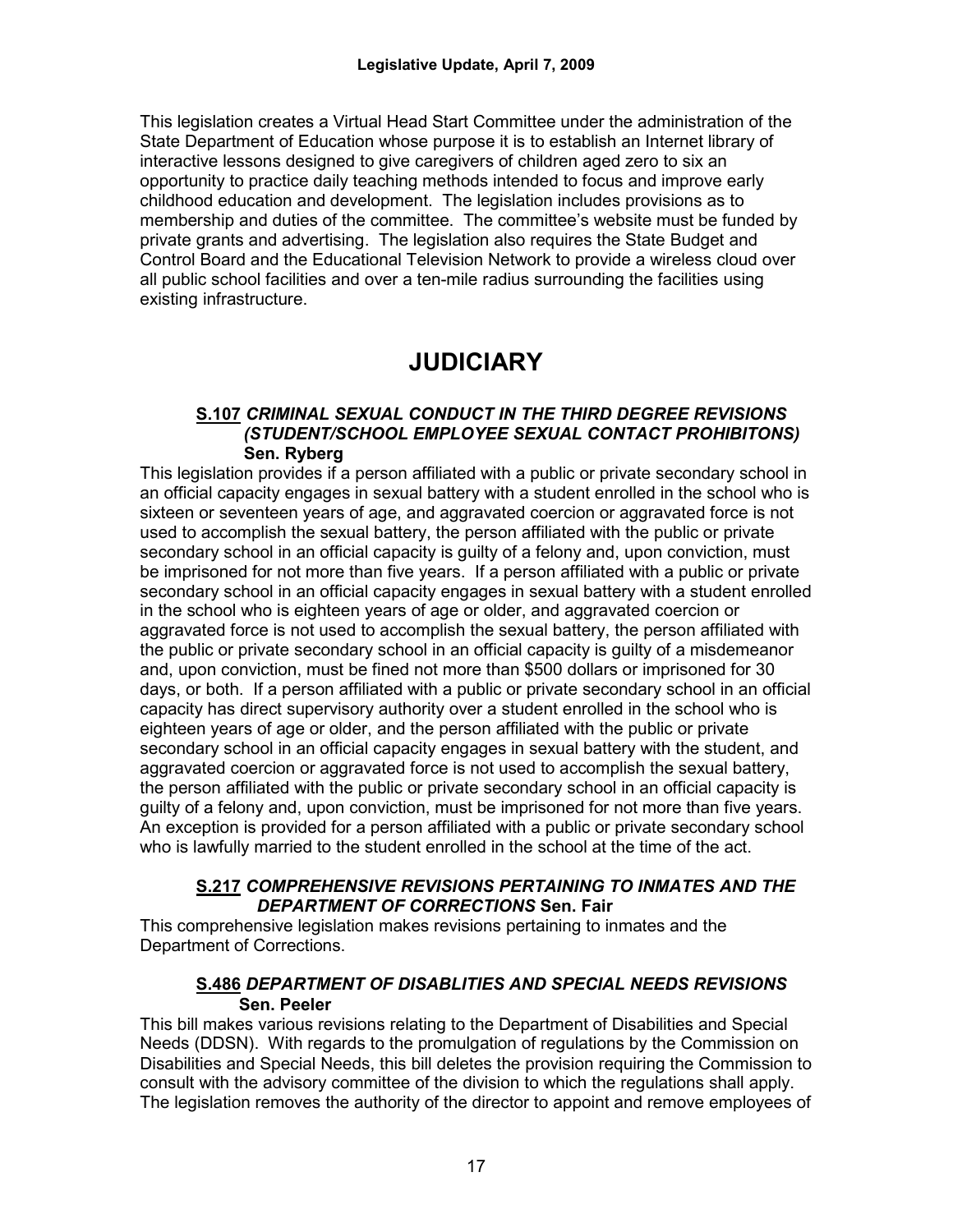the department. The legislation deletes the provision transferring the responsibility for autistic services from the Department of Mental Health to DDSN. The legislation requires DDSN to establish charges for services in regulation. The legislation requires certain community-based housing and day programs operated by or contracted for operation by DDSN to be licensed. The legislation also makes revisions pertaining to criminal records checks of direct care staff.

## **S.654** *LANCASTER COUNTY* **Sen. Mulvaney**

This bill provides that Lancaster County shall have a separate clerk of court and register of deeds. Under this bill, the governing body of Lancaster County shall appoint the register of deeds for Lancaster County. The legislation also repeals Act 454 of 2000 relating to the transfer of the duties of the register of deeds in Lancaster County to the records management director of Lancaster County.

#### **H.3816** *COUNTIES AND MUNICIPALITIES ARE AUTHORIZED TO ISSUE TRAFFIC WARNING CITATIONS* **Rep. Herbkersman**

This bill authorizes counties and municipalities to issue traffic warning citations that carry a fine of not more than \$80 dollars; the bill further provides that 90 percent of the fine may be retained by the county or municipality.

## **H.3817** *MISSING PERSONS/SILVER ALERT SYSTEM* **Rep. Dillard**

This bill allows any person responsible for a missing person to submit a missing person report to the Missing Person Information Center (MPIC) or to a law enforcement agency. The bill requires any person responsible for a missing person who submits a report to MPIC or law enforcement to immediately notify MPIC and the law enforcement agency of any individual whose location has been determined. This legislation also establishes within the MPIC the Silver Alert System. The purpose of the Silver Alert System is to provide a statewide system for the rapid dissemination of information regarding a missing person who is believed to be suffering from dementia or other cognitive impairment.

#### **H.3829** *DRUG TESTING AS A CONDITION OF RECEIVING PUBLIC ASSISTANCE* **Rep. Rice**

Except as otherwise prohibited by law, this bill provides that a person: (1) seeking or receiving public assistance shall submit to random drug testing administered by the agency from which the person is seeking or receiving public assistance; and (2) who twice fails a drug test may not receive additional public assistance benefits, and the agency that administered the drug test immediately shall terminate public assistance benefits it provides to him.

#### **H.3831** *"RESIDENTIAL LANDLORD-TENANT ACT" REVISIONS*  **Rep. Rutherford**

This bill pertains to deposits paid under the "Residential Landlord-Tenant Act." This bill allows a landlord to be exempt from certain written notice requirements if a tenant is evicted for failing to pay rent or incurring damage exceeding the amount of the security deposit.

# **H.3833** *PROPOSED CONSTITUTIONAL AMENDMENT FOR RECALLING*

*AND* 

## *REMOVING A PERSON HOLDING A STATEWIDE ELECTED CONSTITUTIONAL OFFICE* **Rep. H. B. Brown**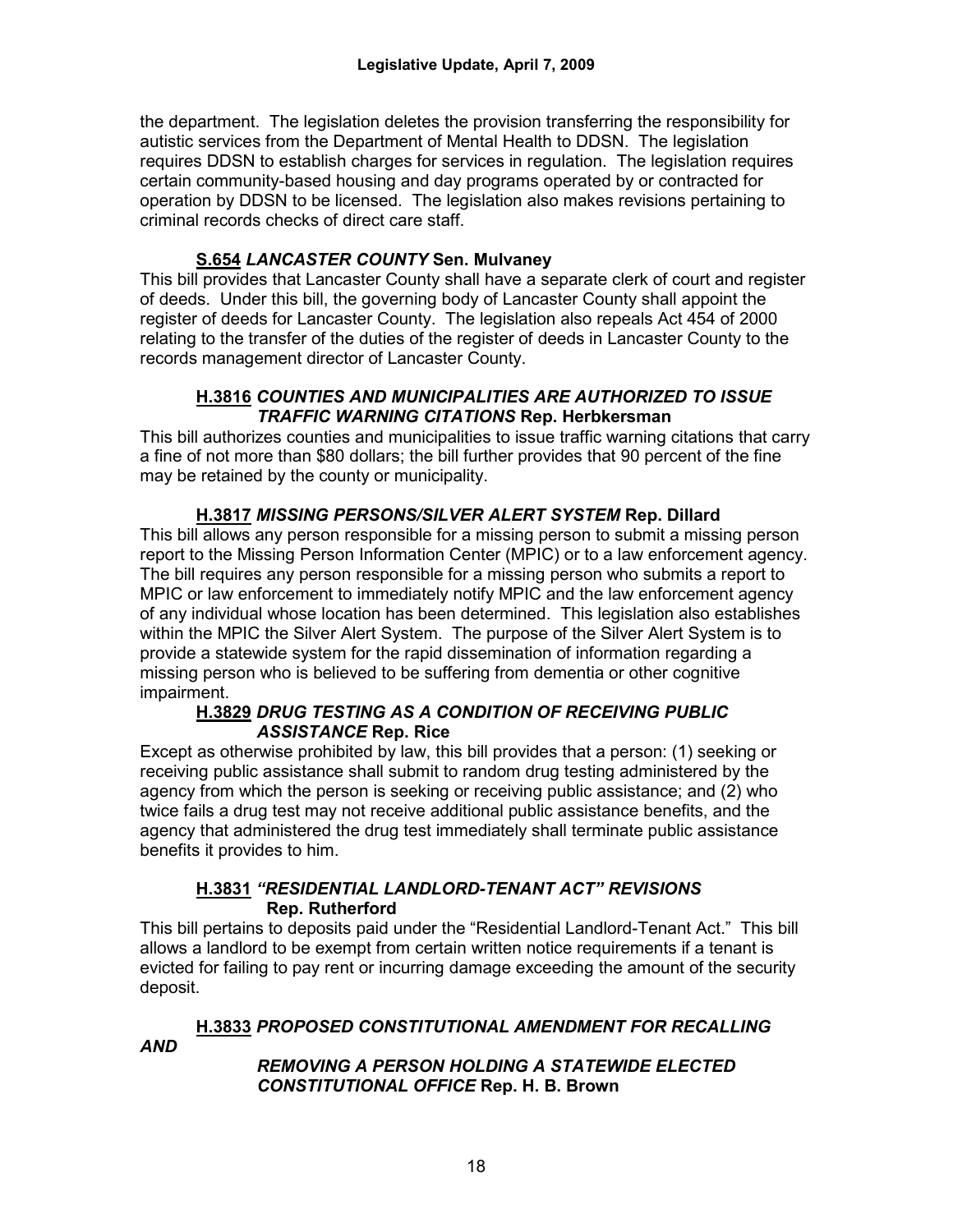This joint resolution proposes to amend the State Constitution by providing procedures for recalling and removing a person holding a statewide-elected constitutional office.

#### **H.3834** *RESTRICTIONS ON LOCAL GOVERNMENTS DECLARING A BUSINESS A PUBLIC NUISANCE* **Rep. Rutherford**

This bill prohibits a municipality or county from declaring a business a public nuisance if that municipality or county does not authorize the use of its off-duty law enforcement officers to be hired by private entities to provide security services.

#### **H.3844** *PROBATE JUDGES* **Rep. Viers**

Relating to the requirement that the governing body of each county provide the judge of probate with the necessary office equipment, books, office space, and personnel for the operation of the court, this bill provides that these judges have absolute control over these matters, including use of budgeted funds, employee classifications, compensation, and promotions.

#### **H.3845** *TIME PERIOD FOR A MOTION FOR A NEW TRIAL IN MAGISTRATES COURT* **Rep. T. R. Young**

This bill increases the time period in which a motion for a new trial in magistrates court may be made from five to ten days.

## **H.3846** *MANUFACTURED HOUSING* **Rep. Sellers**

This bill outlines manufactured housing loan default and repossession procedures.

#### **H.3847** *FINANCIAL RESPONSIBILITY OF A TENANT FOR A UTILITY BILL* **Rep. Sellers**

The bill allows a tenant to pay an outstanding utility bill owed by the landlord in certain circumstances. The bill further provides that this payment may be deducted from the tenant's next due rent payment, and this payment of a utility bill must be considered a rent payment.

## **H.3848** *SOUTH CAROLINA FORECLOSURE DATABASE* **Rep. Sellers**

This bill creates the South Carolina Foreclosure Database in the office of the Secretary of State by December 31, 2009. Among other things, this bill outlines information that must be contained in the database and reporting requirements for the information. The bill further provides that liability may not accrue to the party foreclosing the mortgage or its attorney for certain errors in the provision of information to the database. The omission of information required by this legislation does not invalidate a foreclosure. The Secretary of State may promulgate rules and regulations necessary to implement the database.

## **H.3853** *"MIDDLE COURT PROCESSES ACT"* **Rep. Hart**

The stated purpose of a statewide middle court process is to promote the rehabilitation and reentry of certain nonviolent offenders into society and reserve the state's prisons for those dangerous offenders and others for whom prison is the best alternative in the criminal justice system.

## **H.3858** *"RELIGIOUS VIEWPOINTS ANTIDISCRIMINATION ACT"* **Rep. Loftis**

The legislation prohibits a school district from discriminating against a student based on religious viewpoint. The legislation allows a student to express his religious viewpoint, express his religious beliefs in homework and classroom assignments, and organize and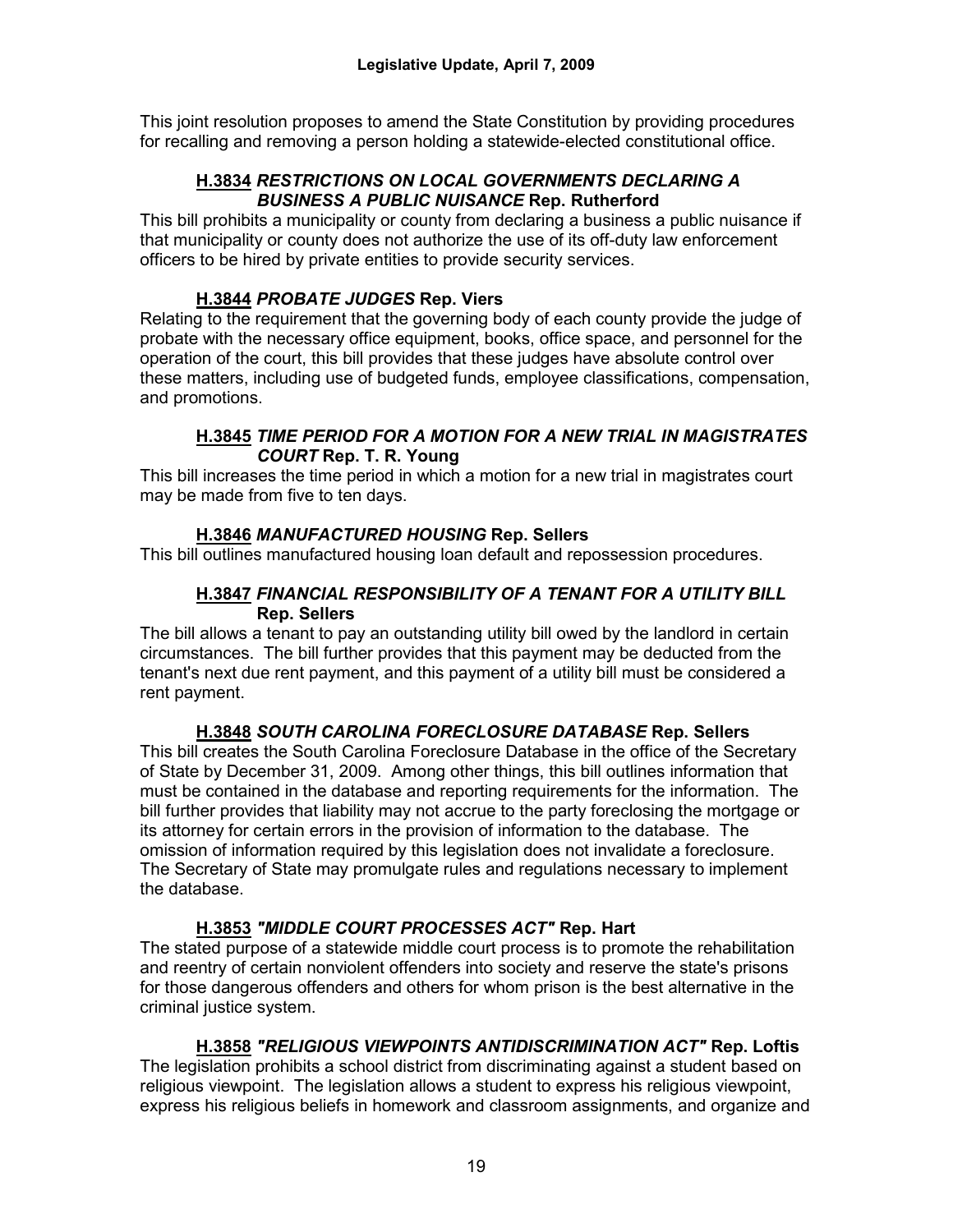participate in religious student gatherings to the same extent as secular noncurricular groups.

## **H.3859** *"AGREEMENT AMONG THE STATES TO ELECT THE PRESIDENT BY*

## *NATIONAL POPULAR VOTE"* **Rep. J. H. Neal**

This legislation adopts the "Agreement Among the States to Elect the President by National Popular Vote." The legislation also repeals statutes relating to presidential electors.

## **H.3864** *"INNOCENCE PROTECTION ACT"* **Rep. J. H. Neal**

This bill allows a person in custody after conviction to apply to the court for certain forensic DNA testing. The bill outlines the duties and responsibilities of a court upon receipt of an application for DNA testing, and it further provides for preservation of biological material secured in connection with a criminal case for as long as the material may have probative value as evidence.

#### **H.3876** *PROPOSED CONSTITUTIONAL AMENDMENT PROVIDING FOR INCREASED TERMS OF OFFICE FOR MEMBERS OF THE GENERAL ASSEMBLY* **Rep. Scott**

This joint resolution proposes to amend the State Constitution so as to increase terms of office for members of the General Assembly. The legislation proposes that beginning in 2012, members of the House of Representatives must be chosen every fourth instead of every second year. The legislation also proposes that members of the Senate be elected every sixth instead of every fourth year.

#### **H.3877** *INCREASED TERMS OF OFFICE FOR MEMBERS OF THE GENERAL ASSEMBLY/ TERM LIMITS* **Rep. Scott**

The bill increases the term of office for a member of the House of Representatives from two to four years. The bill further provides that a person is not eligible for election to the House if that person has served four terms in the same body, regardless of the district represented. It also increases the term of office for a member of the Senate from four to six years. The bill further provides that a person is not eligible for election to the Senate if that person has served three terms in the same body, regardless of the district represented. The legislation includes grandfather provisions.

#### **H.3884** *VIDEO RECORDING OF STATEMENTS MADE DURING A CUSTODIAL INTERROGATION* **Rep. Rutherford**

Under this bill, all statements relating to a crime and statements regarding rights contained in the United States Constitution and the South Carolina Constitution or the waiver of these rights made during a custodial interrogation at a place of detention must be video recorded. The bill requires a court to instruct a jury that it may draw an adverse inference for a law enforcement officer who fails to video record a statement relating to a crime. The bill outlines circumstances in which a person's statement may be used for impeachment purposes. The bill includes provisions for when a statement obtained in another state or by the federal government is admissible in this state and when an inaudible portion of a video recording does not render it inadmissible in a judicial proceeding.

#### **H.3886** *MEMORIALIZING CONGRESS TO PROPOSE AN AMENDMENT TO THE CONSTITUTION OF THE UNITED STATES PERTAINING TO*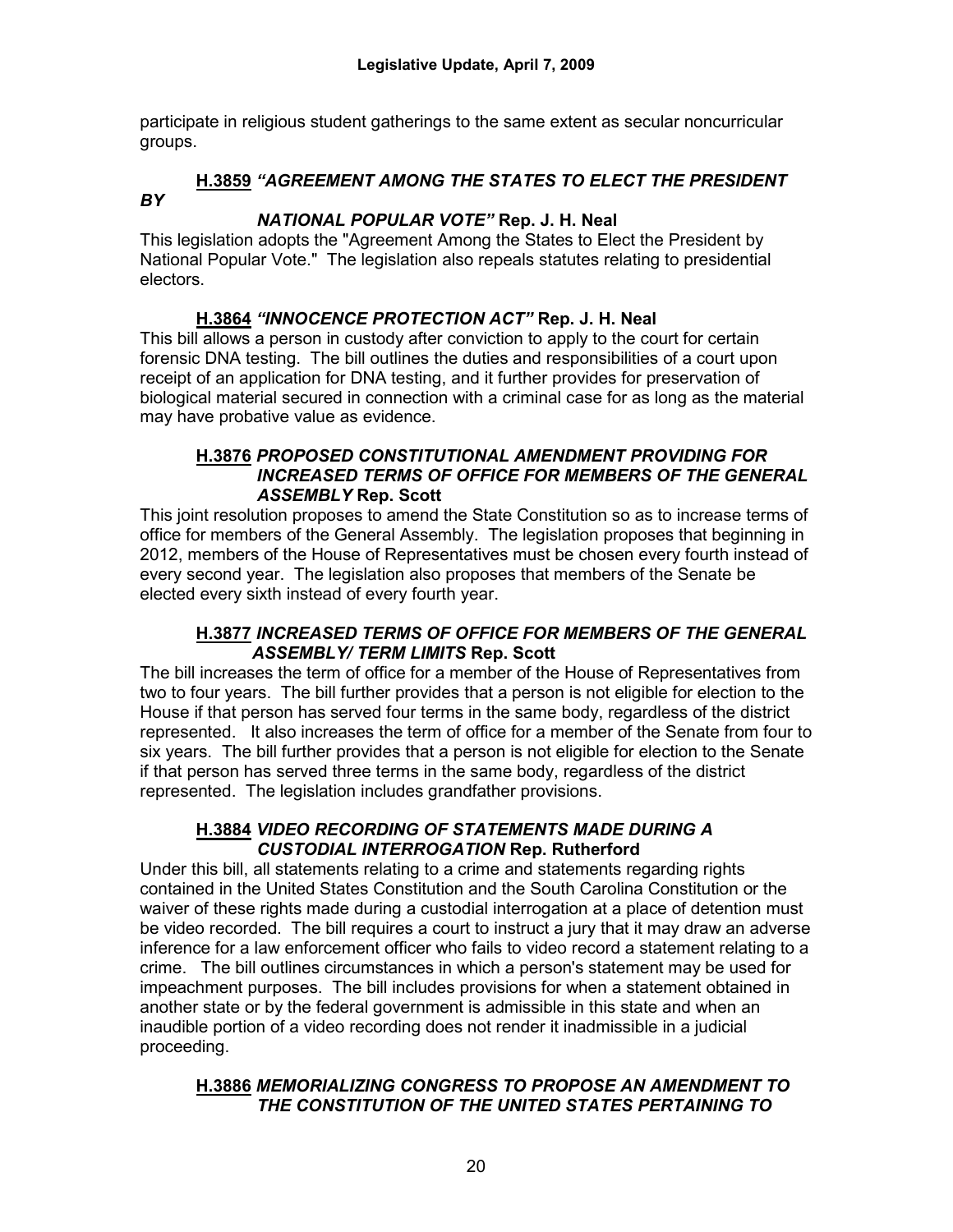#### *FEDERAL APPROPRIATIONS* **Rep. G. R. Smith**

This is a joint resolution to request appropriate action by the Congress of the United States, on its own action by consent of two-thirds of both houses or on the application of the legislatures of two-thirds of the several states, to propose an amendment to the Constitution of the United States to require that the total of all federal appropriations may not exceed the total of all estimated federal revenues in any fiscal year, with certain exceptions.

# **LABOR, COMMERCE AND INDUSTRY**

#### **H.3855** *USE OF PROPERTY FOR CASUAL SALES OF MOTOR VEHICLES* **Rep. T. R. Young**

This bill revises provisions for the regulation of motor vehicle dealers, so as to exclude from the definition of "motor vehicle dealer", a business entity which for no fee or charge and while not open for business offers the use of its property for casual sales of motor vehicles.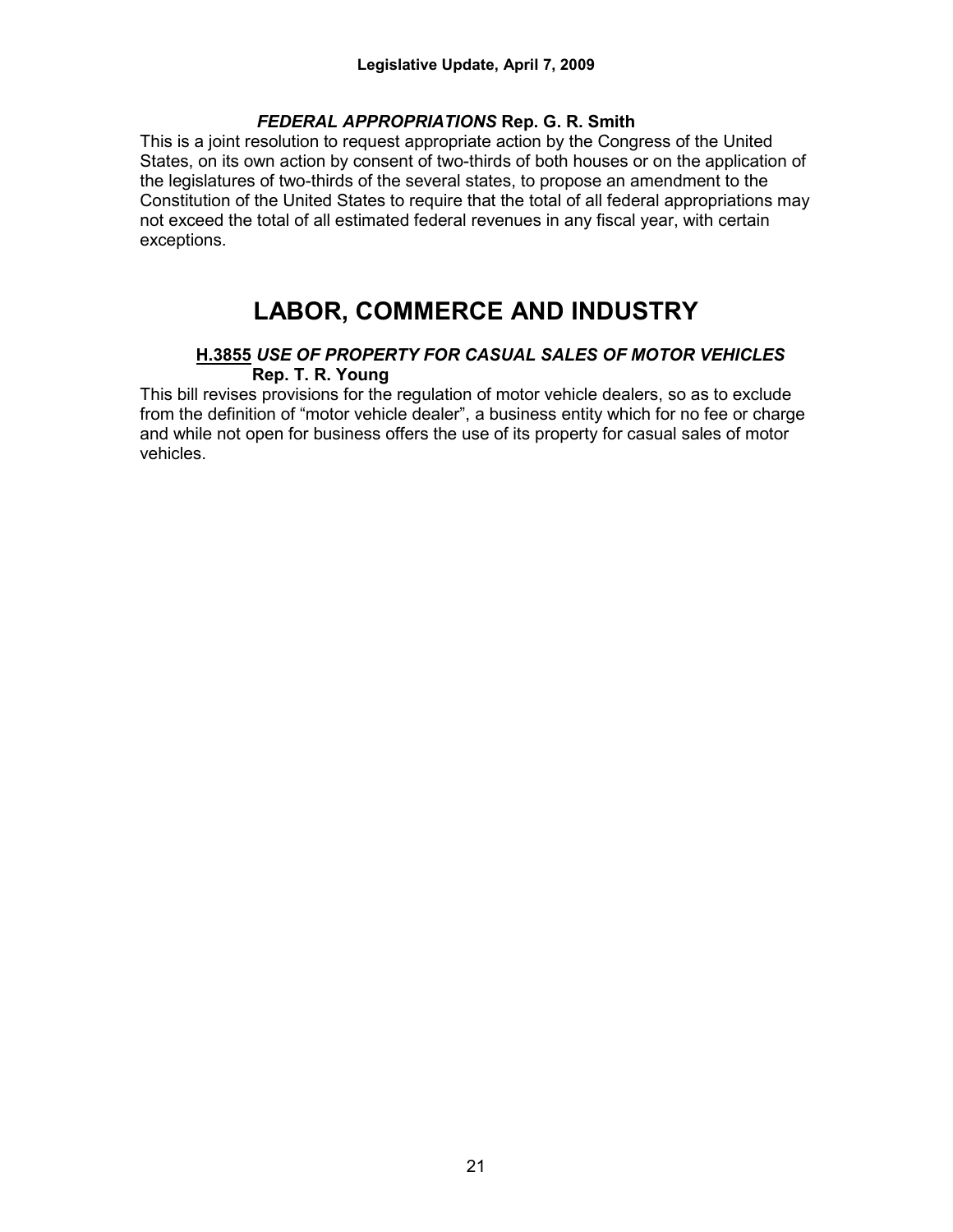#### **H.3860** *ALTERNATIVE BASE PERIOD FOR CERTAIN CLAIMANTS OF SOUTH CAROLINA EMPLOYMENT SECURITY LAW BENEFITS* **Rep. J. H. Neal**

The bill provides for an alternative base period for certain claimants of benefits under the South Carolina Employment Security Law. The legislation provides that, when certain information is not available, the Employment Security Commission may base the determination for eligibility for unemployment insurance benefits on the affidavit of a claimant with respect to weeks and wages for certain calendar quarters.

## **H.3875** *"SOUTH CAROLINA HEALTHNET PROGRAM"* **Rep. Cato**

This bill enacts the "South Carolina HealthNet Program" to provide for the creation of a five-year pilot program to promote the availability of health insurance coverage to employees of small employer groups and health group cooperatives regardless of health status or claims experience.

#### **H.3883** *LIFETIME MAXIMUM OF MAJOR MEDICAL COVERAGE PROVIDED BY THE STATE HEALTH PLAN* **Rep. Bowers**

This bill revises State Health Plan provisions, to require that major medical coverage provided by the plan must have a lifetime maximum of no less than two million dollars.

#### **H.3888** *LIMITATIONS ON REQUIREMENTS IMPOSED ON MOTOR VEHICLE DEALERS BY MANUFACTURERS OR DISTRIBUTORS* **Rep. Harrison**

This bill prohibits motor vehicle manufacturers or distributors from requiring dealers to relocate or make alterations to their dealerships unless certain requirements are met. The legislation prohibits motor vehicle manufacturers or distributors from preventing dealers from investing in, managing, or acquiring any other line-make of new motor vehicles or related products if certain requirements are met. The legislation revises provisions relating to motor vehicle dealers, so as to provide certain factors that must be considered in calculating the fair and reasonable compensation for the value of a motor vehicle dealership.

# **MEDICAL, MILITARY, PUBLIC AND MUNICIPAL AFFAIRS**

*OF*

# **S.337** *COMPREHENSIVE REVISIONS PERTAINING TO THE CERTIFICATE*

#### *NEED PROGRAM AND PROCESS* **Sen. Cleary**

This comprehensive legislation makes revisions pertaining to the Certificate of Need program and process.

## **S.463** *ALZHEIMER'S DISEASE REGISTRY* **Sen. Peeler**

This bill expands the types of data collected by the Alzheimer's Disease Registry. Among other things, the registry is authorized to conduct follow-back studies, prospective studies of the progression and treatment of Alzheimer's disease and related disorders, and research on caregiving for individuals with Alzheimer's disease or a related disorder, on services used by individuals with Alzheimer's disease or a related disorder, and on causes of Alzheimer's disease and related disorders that examines risks associated with area of residence. Caregivers must provide informed consent to participate in research on caregiving.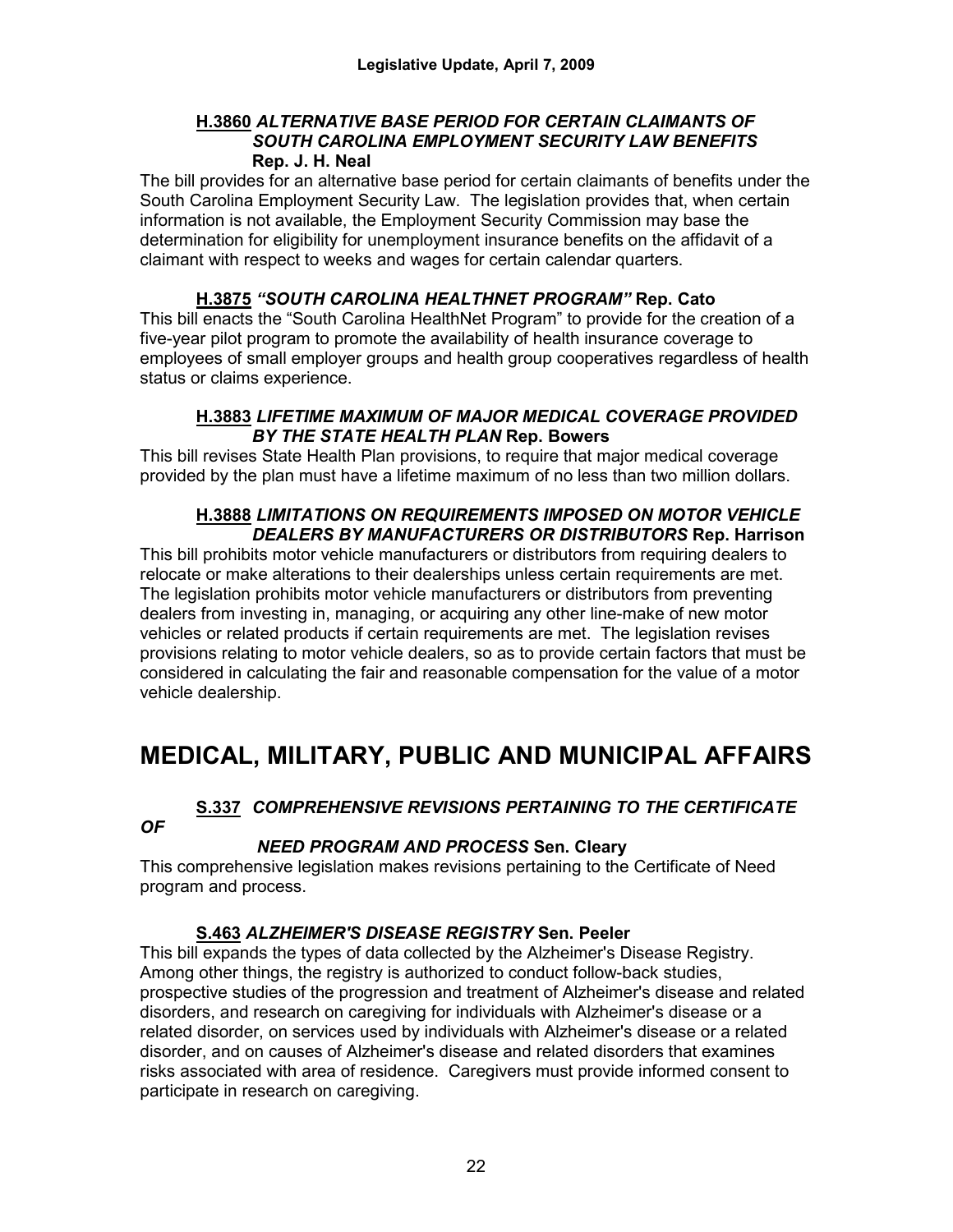## **H.3815** *LICENSURE AND REGULATION OF COSMETOLOGISTS* **Rep. Haley**

Relating to the definition of terms pertaining to the licensure and regulation of cosmetologists, this bill specifically excludes from the definition of "salon" a rental booth and the space in a salon occupied by an independent contractor. The bill further provides that a person practicing under an individual cosmetology license in a booth rental or as an independent contractor may not be charged a licensure or licensure renewal fee other than the fee charged for individual licensure or licensure renewal.

#### **H.3842** *NONEMERGENCY MEDICAL TRANSPORTATION PROGRAM* **Rep. Moss**

This is a joint resolution to provide that the South Carolina Department of Health and Human Services shall comply with the recommendations of the South Carolina Legislative Audit Council concerning the nonemergency medical transportation program operated by the department and to report to the General Assembly on the department's progress.

# **H.3871** *REPORTING REQUIREMENTS FOR LABORATORIES THAT TEST*

## *INFECTIOUS DISEASES* **Rep. Harvin**

This bill adds that reporting requirements for laboratories that test for infectious or other diseases required by the Department of Health and Environmental Control to be reported and to provide a civil monetary penalty for violations.

# **WAYS AND MEANS**

# **S.116** *CONSOLIDATED PROCUREMENT CODE VENDOR PREFERENCES*

#### *FOR*

*FOR* 

## *SOUTH CAROLINA AND UNITED STATES END PRODUCTS AND*

*FOR*

# *THE EMPLOYMENT OF STATE RESIDENTS* **Sen. Knotts**

This bill revises consolidated procurement code vendor preferences, to establish preferences for end products from South Carolina and from the United States and for contractors and subcontractors who employ individuals domiciled in South Carolina. The legislation revises provisions relating to contracts for design services, so as to provide for a resident preference.

# **S.239** *"APPROPRIATIONS BILL EARMARK DISCLOSURE ACT"* **Sen.**

## **Massey**

This bill enacts the "Appropriations Bill Earmark Disclosure Act", to provide requirements for the disclosure of information surrounding earmarks requested by members of the General Assembly for inclusion in an appropriations bill.

# **S.576** *CAPITOL POLICE FORCE* **Sen. McConnell**

This bill establishes the Capitol Police Force, consisting of the Capitol Police Force, the Sergeant at Arms of the Senate, the Sergeant at Arms of the House, and the Marshal of the Supreme Court, and provides for its functions, powers, duties, and responsibilities.

# **S.594** *HIGHER EDUCATION REVENUE BOND ACT* **Sen. Leatherman**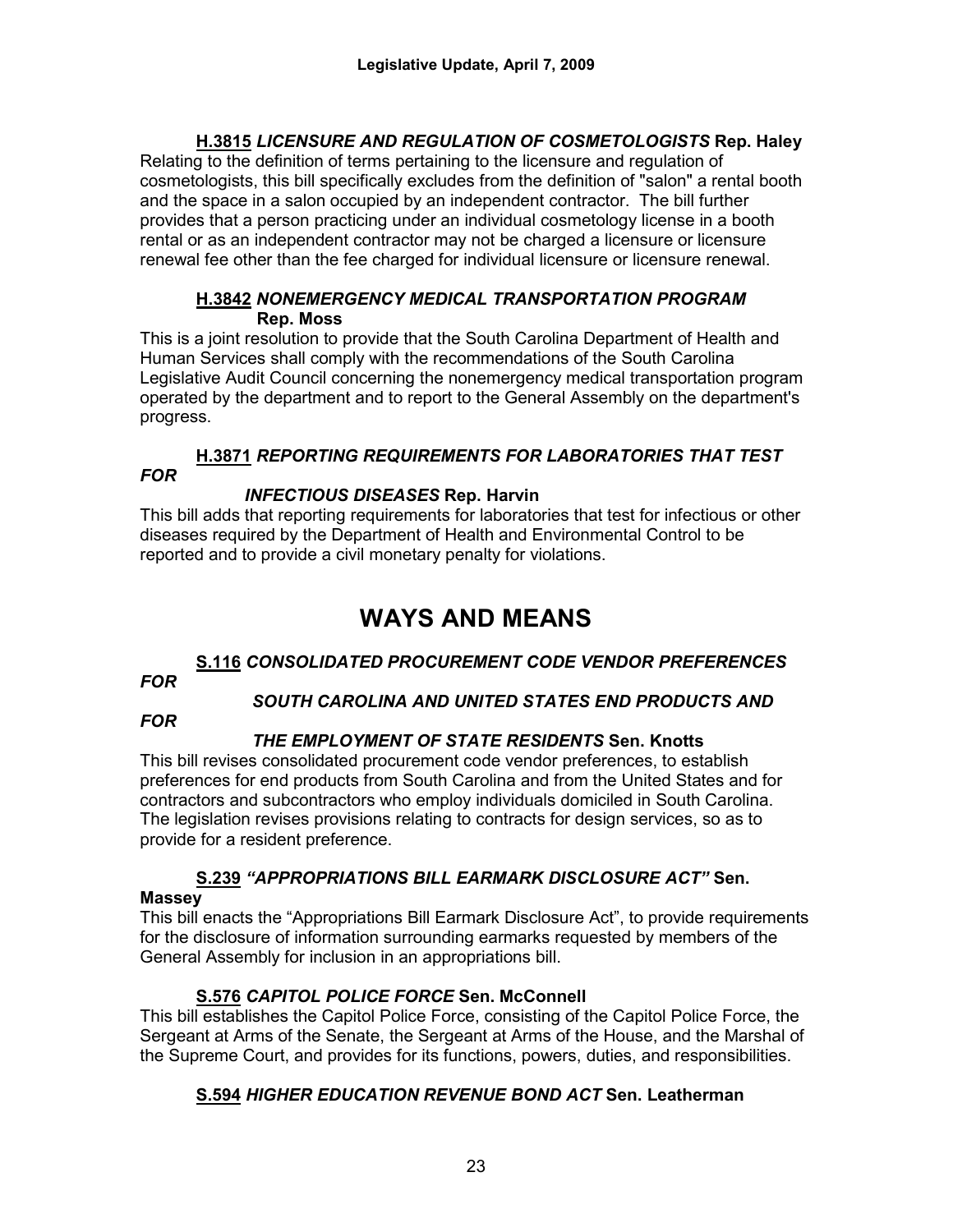This bill revises the issuance of revenue bonds under the provisions of the Higher Education Revenue Bond Act by providing that academic facilities authorized by joint resolution of the General Assembly may be financed under the act. The legislation eliminates certain limitations on the issuance of revenue bonds.

## **H.3832** *MAGISTRATES' SALARIES* **Rep. Rutherford**

This bill provides that a magistrate who is a licensed attorney in good standing with the South Carolina Bar must be paid a base salary equal to fifty-five percent of a circuit court judge's salary for the state's immediately previous fiscal year, regardless of the population category of the county he serves or the length of his tenure as a magistrate.

#### **H.3836** *USE OF LOCAL HOSPITALITY TAX REVENUES FOR TRANSPORTATION NEEDS* **Rep. McEachern**

This bill revises provisions for the uses allowed for local hospitality tax revenues, so as to allow the governing body of a municipality and a county by ordinance to use not more than one-half of the revenues of the local hospitality tax imposed by the county and municipality for transportation needs.

#### **H.3838** *TEMPORARY FIFTEEN PERCENT TAX EXEMPTION FOR OWNER-OCCUPIED RESIDENTIAL PROPERTY* **Rep. Bales**

This joint resolution provides a property tax exemption for owner-occupied residential property for property tax year 2009 only, in an amount equal to fifteen percent of the fair market value of the property.

## **H.3839** *"MUNICIPAL FINANCE OVERSIGHT ACT OF 2009"* **Rep. Edge**

This bill enacts the "Municipal Finance Oversight Act of 2009" to create the Municipal Finance Oversight Commission and an executive committee of the commission, and provides for their composition, powers, duties, and responsibilities. The legislation requires municipalities to submit annual financial reports and audits. The legislation authorizes sanctions against municipalities that fail to comply with the commission's plan for refinancing, adjusting, or compromising a debt. The legislation provides penalties for an officer or employee of a municipality who fails to comply with the act's provisions. The legislation eliminates an existing requirement for a financial report submitted by municipalities to the State Budget and Control Board, Office of Research and Statistics, Economic Research Section.

## **H.3840** *TAX MATTERS* **Rep. Cooper**

This bill authorizes revisions pertaining to various tax matters.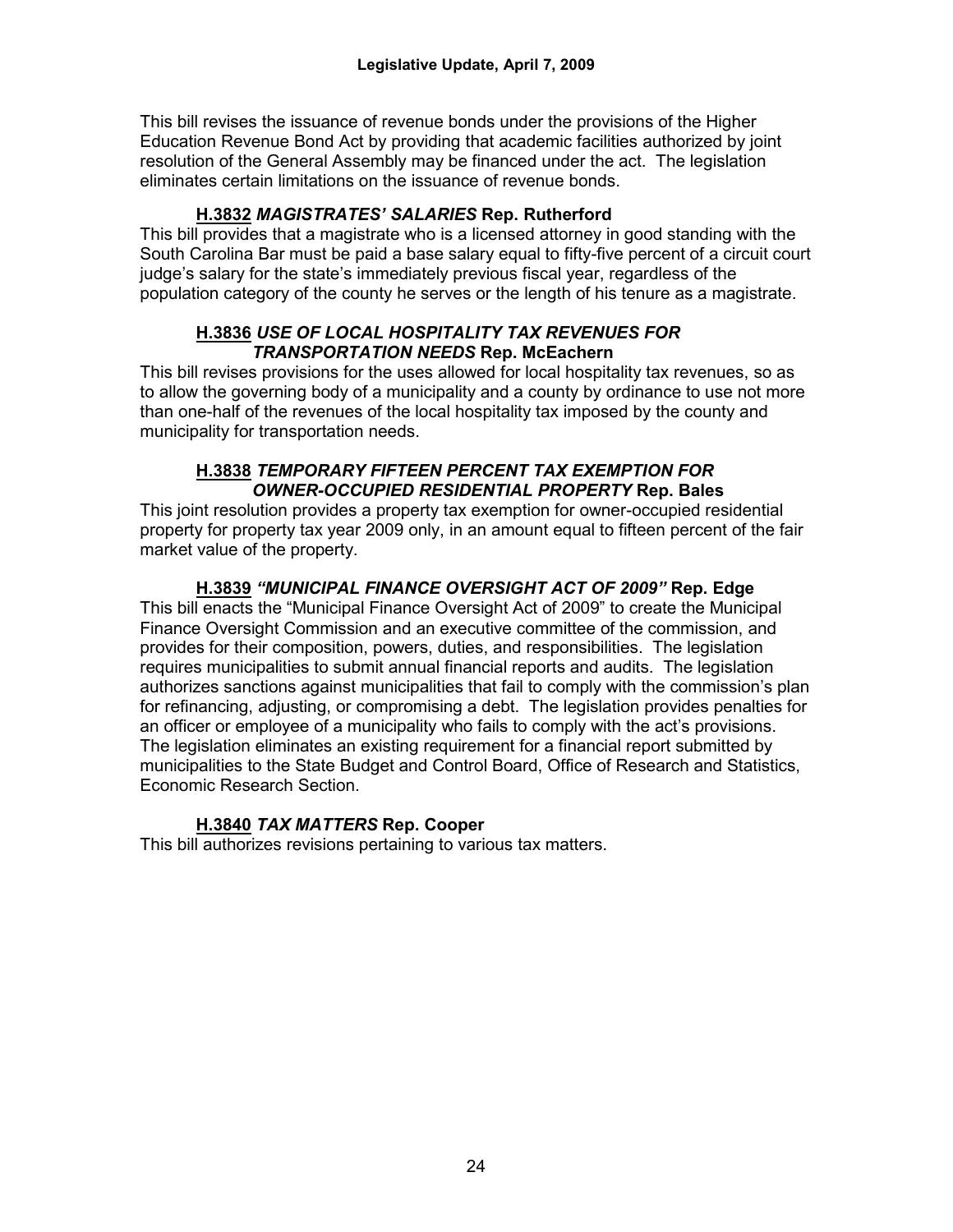## **H.3861** *TECHNICAL ASSISTANCE FOR AN HISTORICALLY UNDERUTILIZED*

#### *BUSINESS SEEKING A SURETY BOND ON A PUBLIC PROCUREMENT*

#### *CONTRACT* **Rep. J. H. Neal**

This bill revises surety bonding requirements for bidders on a public procurement contract, so as to provide that the Materials Management Office of the State Budget and Control Board shall establish a program to provide technical assistance to a historically underutilized business seeking a surety bond. The legislation provides that the Materials Management Office may contract for the implementation of the program.

**H.3862** *"SOUTH CAROLINA INCLUSIONARY ZONING ACT"* **Rep. J. H. Neal** This bill enacts the "South Carolina Inclusionary Zoning Act" to provide that counties and municipalities are empowered to use inclusionary zoning strategies to expand the availability of affordable housing.

#### **H.3863** *INCOME TAX CREDIT FOR A SOLAR OR WIND ENERGY SYSTEM* **Rep. J. H. Neal**

This bill establishes provisions for a state income tax credit equal to thirty percent of the cost to the taxpayer for the purchase and installation of a solar or wind energy system on property in this state.

#### **H.3865** *PAID LEAVE FOR ATTENDING SCHOOL CONFERENCES OR ACTIVITIES DURING WORK HOURS OR ENGAGING IN VOLUNTEER TEACHING ACTIVITIES* **Rep. J. H. Neal**

This bill provides that an employee may be granted by his employer a specified amount of additional paid leave each year for the purpose of attending certain elementary and secondary school conferences or activities during the employee's work hours or to engage in certain volunteer teaching activities in the schools. The legislation provides that the employers of these employees are entitled to a state income tax deduction for these activities.

## **H.3870** *"SOUTH CAROLINA ENTREPRENEURIAL SUCCESS FUND ACT"* **Rep. Harrell**

This bill establishes the "South Carolina Entrepreneurial Success Fund Act", administered by the South Carolina Venture Capital Authority, which provides for the formation of a fund used to make seed capital investments in high growth-oriented businesses. The legislation establishes a state income tax credit for qualified investments in the fund. The legislation provides for reporting requirements.

## **H.3885** *"DESIGNATED ECONOMIC DEVELOPMENT SITE" FOR EXTRAORDINARY COMMERCIAL FACILITIES* **Rep. Bingham**

This bill allows counties to designate all or a portion of a multicounty park as a "designated economic development site" for extraordinary commercial facilities. The legislation establishes eligibility criteria for such sites. The legislation allows the agreement establishing the site to direct the Department of Revenue to remit up to three-fourths of a portion of state sales tax revenue collected in the site otherwise credited to the general fund of the state to the counties that are party to the agreement. The legislation establishes the uses to which this sales tax revenue remitted to the party counties must be applied. The legislation sunsets new designations five years after the effective date of this act.